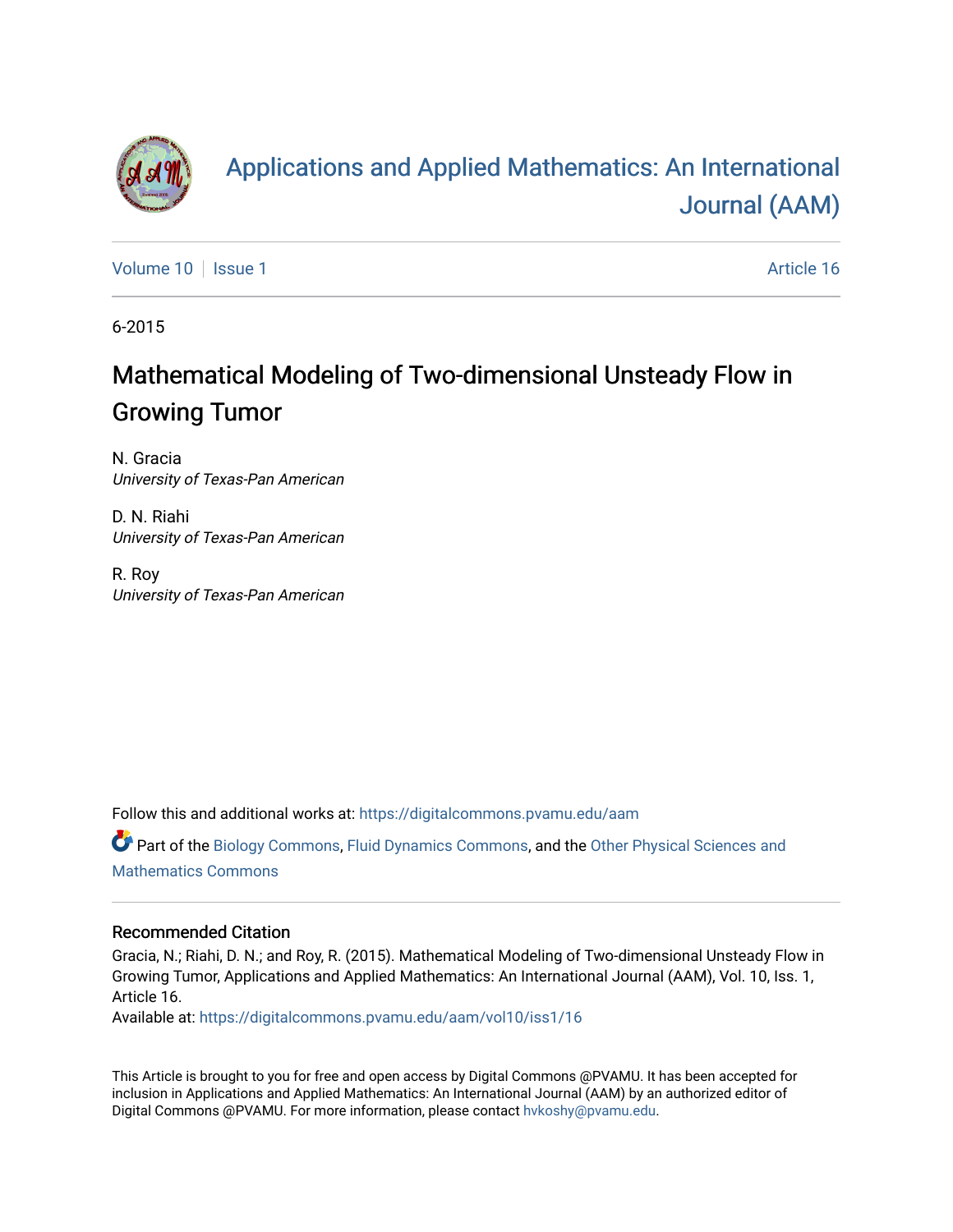

Available at <http://pvamu.edu/aam> Appl. Appl. Math. **ISSN: 1932-9466** **Applications and Applied Mathematics:**  An International Journal **(AAM)**

**Vol. 10, Issue 1 (June 2015), pp. 230 - 248**

## **Mathematical Modeling of Two-dimensional Unsteady Flow in Growing Tumor**

**A. Gracia, D. N. Riahi\* and R. Roy** 

Department of Mathematics 1201 West University Drive University of Texas-Pan American Edinburg, Texas 78539-2999 USA

\* Corresponding author e-mail: **driahi@utpa.edu** 

Received: December 7, 2014; Accepted: April 7, 2015

## **Abstract**

We investigate the problem of unsteady fluid flow in growing solid tumors. We develop a mathematical model for a growing tumor whose boundary is taken as a sphere, and the unsteady fluid flow within the tumor is assumed to be two dimensional with respect to the radial distance and the latitudinal angle in spherical coordinates. The expressions for the time, radial and latitudinal variations of the flow velocity, pressure, and the two investigated drug concentrations within the tumor were determined analytically. We calculated these quantities in the tumor as well as in a corresponding normal tissue. We find, in particular, that blood pressure in the tumor would be higher than that in the normal tissue, and there could be blood flow circulation in the tumor. For a given spatial location in the tumor, the amount of drug delivered to the growing tumor decreases first with time, but then the rate of decrease reduces with further increase in time. The Therapeutic Index, which is a measure of the efficiency of drug delivery in the tumor in the biomedical science, is determined for different values of the parameters and discussed in the absence or presence of the drugs' interactions which may exist in the presence of the two drugs in the tumor. The main results of our model agree with the available experiments.

**Keywords:** Tumor; Brain tumor; Spherical tumor; Drug concentration; Fluid flow; Drug delivery; Solid tumor

**MSC 2010:** 92C10, 76Zxx, 92Bxx, 76S99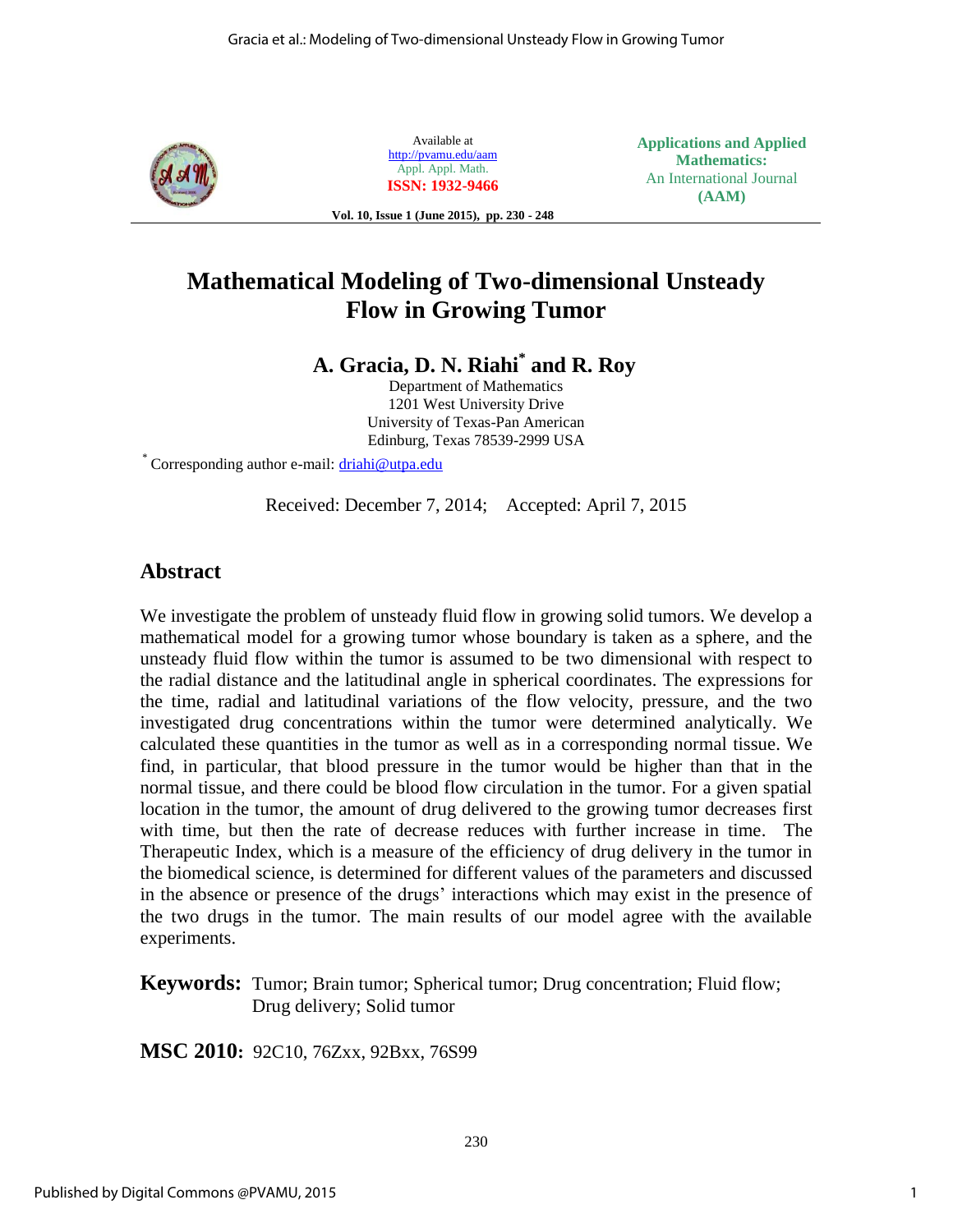## **1. Introduction**

Cancer is the second leading cause of death in the American continent (Jain 2005). The most major treatment is surgical removal of the tumor, but there could be residual tumor cells and the re-growth of these tumor cells, a is very common occurance. In order to prevent the reoccurrence of tumor cells anticancer drugs are prescribed. Hence the successful cure is an efficient distribution of anticancer drugs within targeted areas after surgery. As can be indicated from the medical and experimental observations, the drugs' most noticeable limitation is their inability to reach the targeted area. The two most important considerations in effective cancer treatment, from a mathematical point of view, are drug transportation to the affected area and drug change or reaction at the tumor site. Many drugs cannot be delivered to their targets because of the observed transportation limitations. An important process in drug delivery is an inward convection and diffusion of the injected drug concentration in the presence or absence of another drug concentration within the solid tumor system. Some investigated numerical simulations have provided some understanding of the mechanisms of the fluid transport in the tumors (Baxter and Jain, 1989, 1990, 1991; Saltzman and Radomsky, 1991; Tan et al., 2003; Soltani and Chen, 2011; Stylianopoulos and Jain, 2013; Zhan and Xu, 2013; Sefidgar et al., 2014; Sriraman et al., 2014).

The above studies as well as additional ones (Wang and Li, 1998; Byrne and Preziosi, 2003; Teo et al., 2005; Zhao et al., 2007) have been mostly about solid tumors in the brain. Despite many experimental or computational investigations on the tumors that have been carried out in the past including those referred to here, there is still little information available about the mechanism that operates for drug interactions when more than one drug concentrations are transported in the patient's body to effectively reduces the negative effects of malignant tumors.

Very recently Riahi and Roy (2014) developed a one dimensional mathematical model of a stationary brain tumor, and they considered steady state features of the fluid flow within the non-growing tumor, which was assumed to be only in one-dimensional direction of the radial distance from the center of the tumor to a location within the tumor. The authors determined the radial velocity and the pressure as functions of the distance from the center of tumor, and, in addition, the radial variations of a drug concentration in the presence or absence of another drug within the systems. However, it should be noted that purely one-dimensional dependence of the flow quantities and the drug concentration as considered in Riahi and Roy (2014) is rather too simplistic and not realistic in the biomedical applications. In addition, the authors ignored the singularity at the center of the tumor that existed in their equation for the pressure, which cannot be justified in general. Earlier Roy and Riahi (2013) considered the same one-dimensional case and did some time-dependent computation, but again the model was too idealistic and incomplete as in their work in (2014).

The present investigation develops a two-dimensional unsteady model by significantly extending the one-dimensional work of Riahi and Roy (2013), where the velocity vector is considered to have, in general, two components along with radial and latitudinal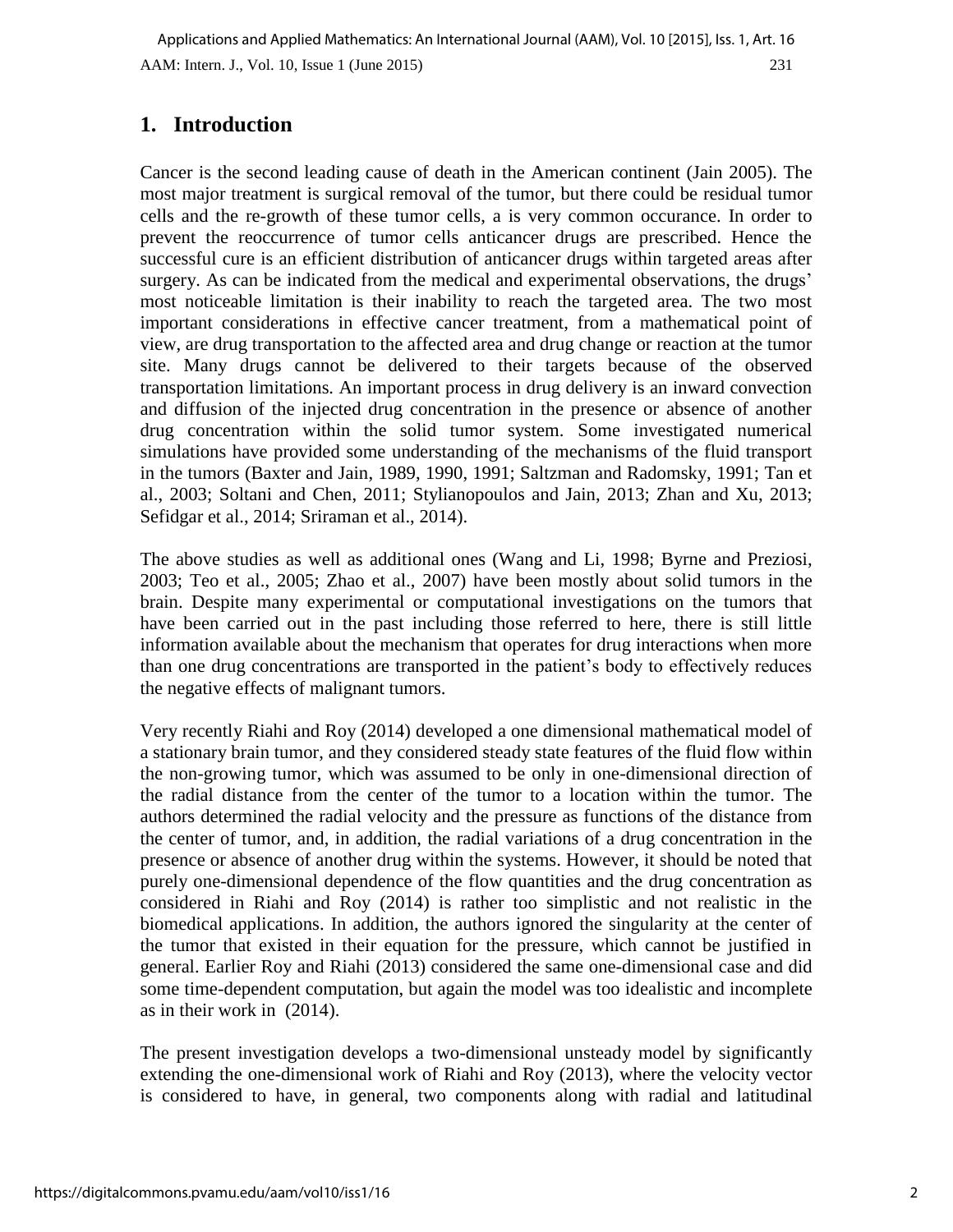direction, and all the dependent variables for the flow velocity, pressure and drug concentrations are assumed to depend on time as well as on both radial and latitudinal variables. In addition, we apply the proper mathematical method of approach to take into account effectively for the singularity effect that exists at the center of tumor for the governing equations for the pressure and the drug concentrations. This is the first theoretical investigation of its kind to probe a for such new mathematical model in order to obtain information about the mechanism of the drug delivery and drug interactions in the growing tumor system and drug dependence on more precise locations in the tumor. Furthermore, our present results can help to improve understanding of the drug transport mechanisms in the growing solid tumors which can consequently help to improve drug delivery schemes to such tumors. We found a number of interesting results that cannot be detected by a one-dimensional model of the type due to Riahi and Roy (2013). For example, we detected existence of blood flow circulation in the tumor, and the amount of drug delivered to the tumor was found to decrease as the tumor grows in time, but then the rate of decrease reduces as time goes on. We also determined the efficiency of the drug delivery in the growing tumor system in the absence or presence of another drug delivery in the system. Such applied mathematical results can provide some understanding of the cause for the decrease or increase of the drug effectiveness within the patient's body which can be useful as further guiding tools for the specialists and doctors to improve chances for the patient's health recovery.

#### **2. Governing system**

We consider a tumor in the shape of a sphere with radius *R`* (*t`*) and a spherical coordinate system whose origin lies at the center of tumor, with the radial *r`*-axis positively outward from the origin and latitudinal angle  $\theta$ , which is measured with respect to the polar axis of the sphere. Here  $t<sup>3</sup>$  is a time variable. Figure 1 presents a spherical tumor whose center is at the origin  $O$  of the shown three-dimensional coordinate system, where a point *P* on the surface boundary of the tumor and its vertical projection on the *xoy*-plane are also shown.



Figure 1. Geometry of the spherical tumor and coordinate system.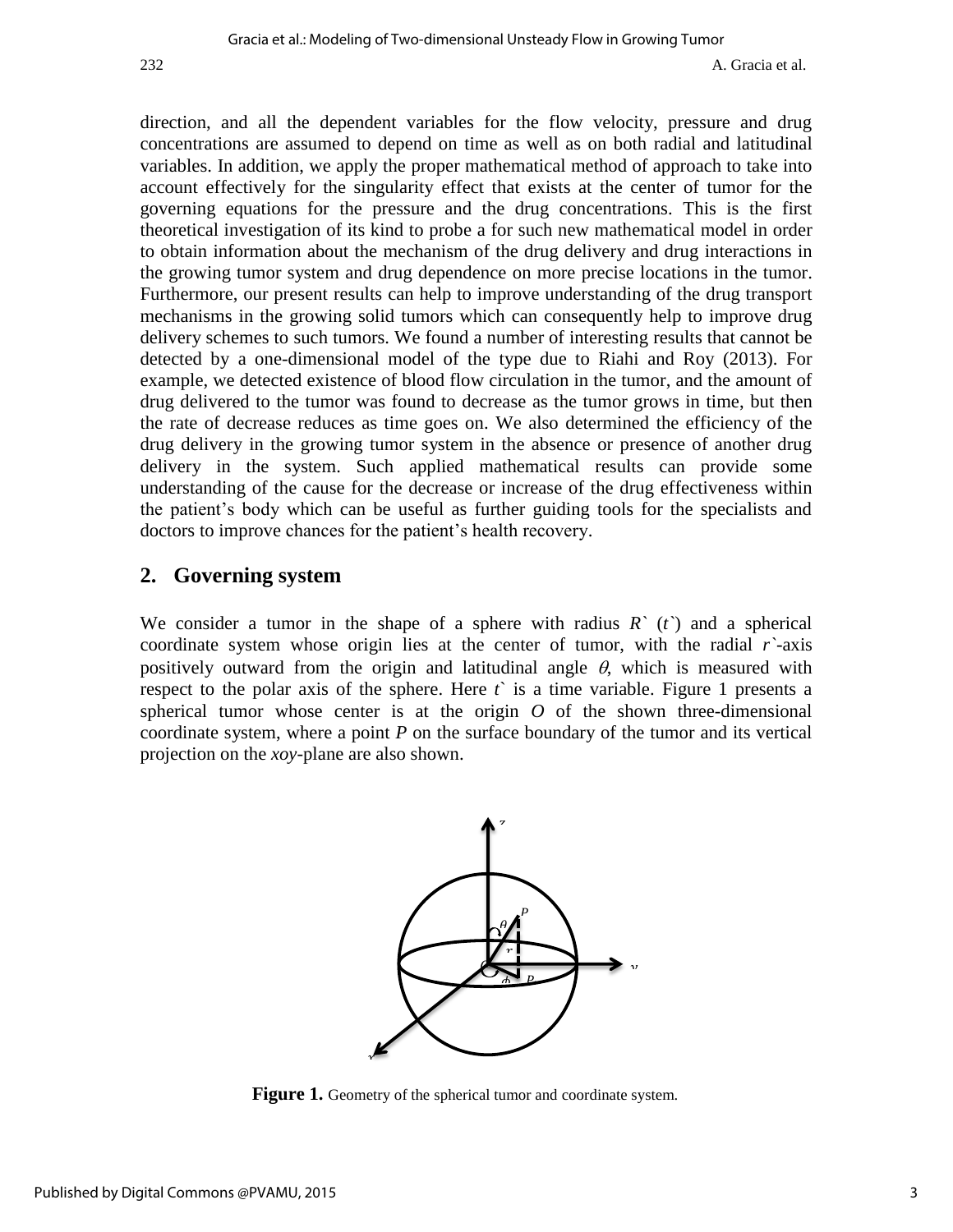The non-dimensional radius and the radial coordinate of the spherical tumor are designated by *R* and *r*, respectively, while the latitudinal and azimuthal angles of the spherical coordinates are designated by  $\theta$  and  $\phi$ , respectively.

We assume that the growth rate of the tumor is small and positive  $(0<\partial R\hat{}/\partial t<<1)$ . We consider the governing equations for the fluid flow in the tumor or the corresponding normal tissue (Tan et al., 2003; Soltani and Chen, 2011), which basically are the Darcymomentum equation, the mass continuity equation in the presence of sinks and sources, that may be appropriate for the fluid in the tumor (Baxter and Jain, 1989) and the sources and sinks part is based on the Starling's law and the fluid productions by cells due to metabolism (Tan et al., 2003), and the equations for the concentrations of two drugs. These governing equations with the necessary boundary conditions, which turn out to be needed in the present analytical procedure, are given below

$$
(\mu/k)\mathbf{u}^{\cdot} = -\nabla P^{\cdot},\tag{1a}
$$

$$
\nabla.\mathbf{u} = a_1 - a_2 P',\tag{1b}
$$

$$
(\partial/\partial t^* + \mathbf{u}^*.\nabla)C_I = D_I\nabla^2 C_I - a_3 C_I - a_4 C_2,\tag{1c}
$$

$$
(\partial/\partial t \cdot + \mathbf{u} \cdot \nabla)C_2 = D_2 \nabla^2 C_2 - a_5 C_1 - a_6 C_2, \qquad (1d)
$$

$$
P^{\sim} = P_B^{\sim}, C_i = C_{Bi}^{\sim} \text{ at } r^{\sim} = R^{\sim}(t^{\sim}), (i=1, 2), \tag{1e}
$$

where **u**` is the fluid velocity vector in the tumor, *P*` is the associated pressure,  $P_B$ ` is a non-zero quantity, which can be a constant for a function of  $\theta$ ,  $\mu$  is dynamic viscosity, *k* the permeability,  $a_1$  and  $a_2$  constants whose expressions are given in Tan et al. (2003). The  $C_i$  (*i*=1, 2) are the concentrations of the two drugs with diffusion coefficients  $D_i$ ,  $C_{Bi}$ <sup> $\sim$ </sup> constants, and  $a_i$  ( $i = 3, ..., 6$ ) represent source or sink terms in the concentration equations, which can be due to the presence of either one or two drugs and, in general, can be variable (Jackiewicz et al., 2009). As explained in Tan et al. (2003), such source and sink terms may undergo chemical elimination by the drug degradation in the cavity or by metabolic reactions in the tumor and normal tissues as well as drug gain from the blood capillaries in the tumor or tissue. Following the best known model for the volume of a tumor as a function of the time variable (Steel, 1977; Kansal, et al., 2000), we derive the following model for the time-dependent radius of the slowly growing tumor as

$$
R^{(t)} = R_0 \exp\{\varepsilon[1-\exp(-\varepsilon \alpha^{\prime} t')] \},\tag{1f}
$$

where  $\varepsilon$  is a small parameter ( $\varepsilon \ll 1$ ) of the order of magnitude of the relative growth rate of the tumor,  $R_0$  is the constant radius of the tumor in the absence of its growth and  $\alpha$  is a constant quantity per unit time whose value can affect the relative growth rate. We have assumed that the tumor grows slowly in time, so that  $(1/R^{\circ})\partial R^{\circ}/\partial t^{\circ} = o(\varepsilon) \ll 1$ .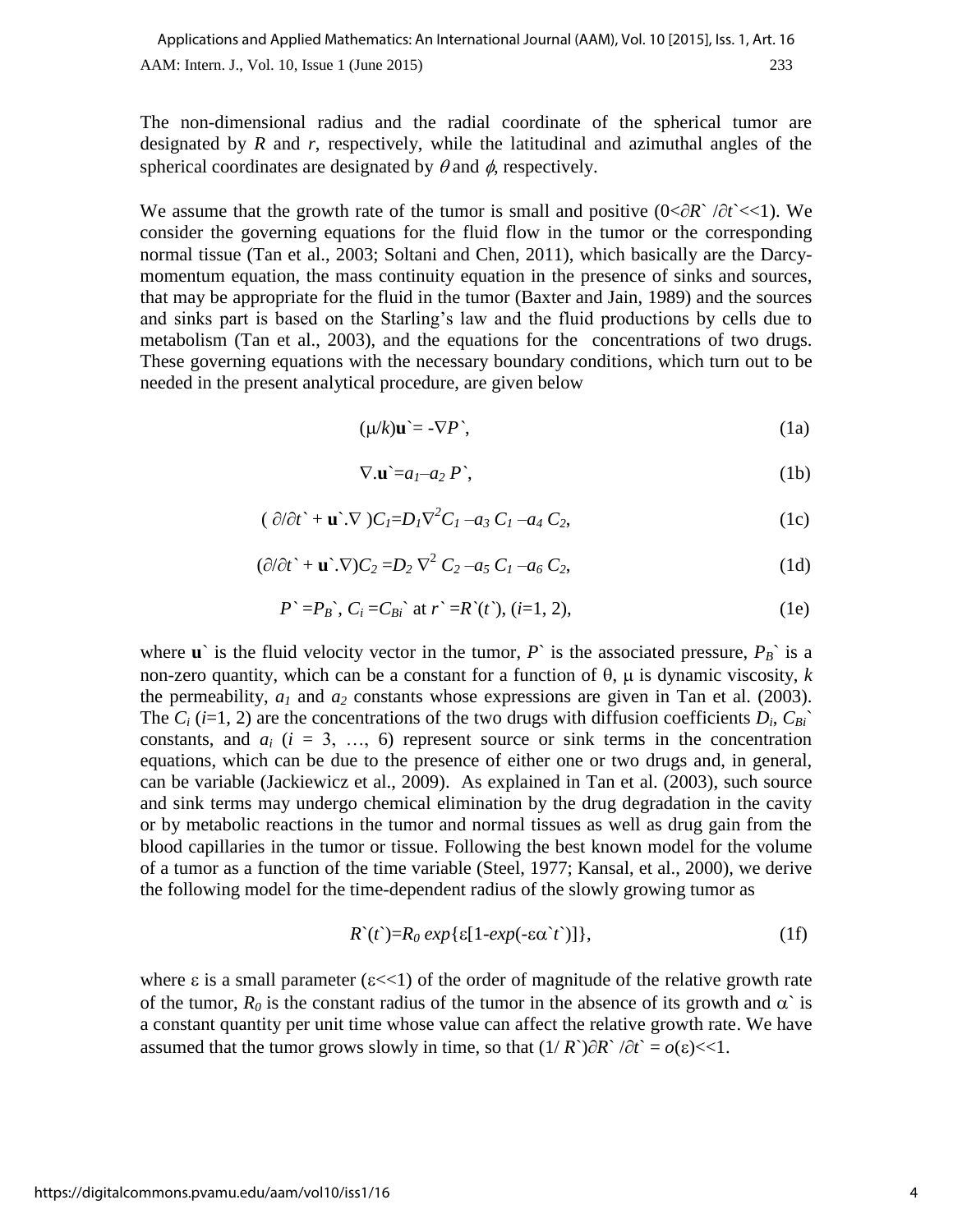234 A. Gracia et al.

We consider the two-dimensional axisymmetric case of the flow system where the spatial variation is along the latitudinal and radial directions, and the velocity vector has nonzero components along the latitudinal and radial directions. The flow system is axisymmetric with respect to the azimuthal direction of the spherical coordinate system. We make the governing system (1) dimensionless by using length scale  $R_0$ , time scale  $R_0^2/(\epsilon v)$ , where  $v = \mu / \rho$  is kinematic viscosity and  $\rho$  is fluid density, velocity scale  $v/R_0$ and pressure scale  $v^2$   $\rho/k$ , so that the dimensional forms of the variables and *R* are related to their non-dimensional counterpart by

$$
(r^*, t^*, \mathbf{u}^*, P^*, R^*) = \{R_0 r, [R_0^2/(\epsilon \mathbf{v})]t, (\mathbf{v}/R_0)\mathbf{u}, (\mathbf{v}^2 \mathbf{p}/k)P, R_0 R\}.
$$
 (2)

We now want to apply a perturbation expansion in powers of small  $\varepsilon$  ( $\varepsilon$ <<1) by assuming that the growth rate of increase of the tumor's radius with respect to time is small. This implies that we can apply a Taylor series expansion for  $R(t)$  about  $R=1$  and keep only the leading order terms up to the second order in  $\varepsilon$ , this gives

$$
R(t)=1+\varepsilon[1-\exp(-\alpha t)]+o(\varepsilon^2),\tag{3a}
$$

where  $\alpha = \alpha^2 R_0^2/v$  is a non-dimensional constant. As can be seen from (1a), (1e) and (3a), the boundary conditions for the dependent variables at  $r = R$  can be in terms of the steady part and unsteady part. The form of (3a) then dictates that the solution for the time dependent parts of the dependent variables should be of the form of the unsteady part for *R* given in (3a). Hence, applying the perturbation expansion in powers of  $\varepsilon$  of the dependent variables, *R* can be in the form

$$
(\mathbf{u}, P, C_1, C_2, R) = [\mathbf{u}_s(r, \theta), P_s(r, \theta), C_{1s}(r, \theta), C_{2s}(r, \theta), 1] + \varepsilon[\mathbf{u}_u(r, \theta), P_u(r, \theta), C_{1u}(r, \theta), C_{2u}(r, \theta), 1][1-\exp(-\alpha t)] + o(\varepsilon^2),
$$
(3b)

where the subscript "*s*" and "*u*" refer to the leading order steady part and the unsteady part, respectively, for each dependent variable.

#### **3. Analysis and solutions for steady parts**

In this section, since we assume that the growth rate of the tumor is small  $(\epsilon \ll 1)$  due to the slow time scale for such growth, then to the leading order approximation, which corresponds to the lowest order in  $\epsilon$  ( $\epsilon \ll 1$ ) in (3), we analyze and determine the solutions for the steady state parts of the flow quantities. Thus, we set  $\varepsilon=0$  in (3) and then use (3) together with (2) in (1) to find the following simplified non-dimensional form of the axisymmetric system in the spherical coordinates that will be investigated in the first part of this paper:

$$
-\partial P_s / \partial r = u_s, \tag{4a}
$$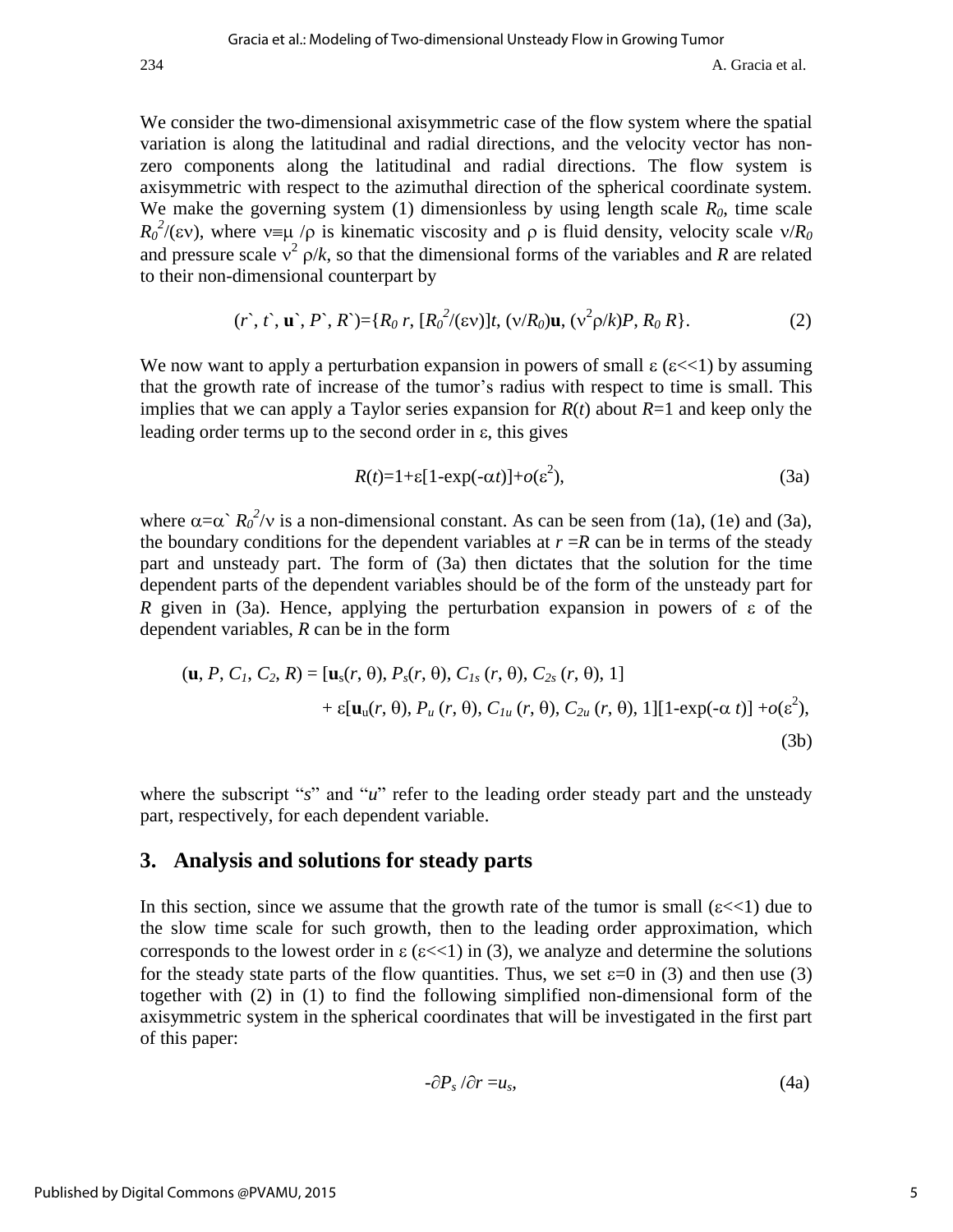AAM: Intern. J., Vol. 10, Issue 1 (June 2015) 235 Applications and Applied Mathematics: An International Journal (AAM), Vol. 10 [2015], Iss. 1, Art. 16

$$
-(1/r)(\partial P_s/\partial\theta) = v_s,\tag{4b}
$$

$$
[(\partial/\partial r)(r^2 \sin\theta u_s) + (\partial/\partial\theta)(r \sin\theta v_s)] = b_1 - b_2 P_s, \qquad (4c)
$$

$$
u_s \partial C_l / \partial r + (v_s / r) (\partial C_{ls} / \partial \theta
$$
  
=  $L_l \{ [(1/r^2)(\partial/\partial r)(r^2 \partial C_{ls} / \partial r)] + [1/(r^2 \sin \theta)] (\partial/\partial \theta) [\sin \theta (\partial/\partial \theta) ] C_{ls} \}$   
- $b_3$ <sup>^</sup> C<sub>ls</sub> -  $b_4$ <sup>^</sup> C<sub>2s</sub>, (4d)

$$
u_s \partial C_{2s} \partial r + (v_s/r)(\partial C_{2s} \partial \theta
$$
  
=  $L_2 \{ [(1/r^2)(\partial/\partial r)(r^2 \partial C_{2s} / \partial r)] + [1/(r^2 \sin \theta)](\partial/\partial \theta) [\sin \theta (\partial/\partial \theta) ] C_{2s} \}$   
- $b_s^{\hat{}} C_{1s} - b_6^{\hat{}} C_{2s}$ , (4e)  
 $P_s = P_B^{\hat{}} C_{1s} = C_{Bi} \text{ at } r = 1, (i = 1, 2),$  (4f)

where  $u_s$  is the steady part of the radial component of the velocity,  $v_s$  is the steady part of the latitudinal component of **u**,  $P_s$  is the steady part of the pressure,  $L_1 = D_1 / v$  and  $L_2 = D_2$  $\sqrt{v}$  are the non-dimensional diffusion parameters for the two drug concentrations, and  $C_{Is}$ and  $C_{2s}$  are the leading steady parts of the two concentrations, respectively,  $b_1=a_1 R_0^2/v$ ,  $b_i^{\hat{i}} = a_i R_0^2/v$  (*i* = 3, 4, 5, 6),  $b_2 = a_2 v R_0^2/k$ ,  $P_B^{\hat{i}} = P_B^{\hat{i}} k/(\rho v^2)$  and  $C_{Bi}$  are the boundary conditions for the leading parts of the concentrations.

Using (4a-b) in (4c), we found the equation for the steady part of the fluid pressure which simplified to the form

$$
(1/r^2)(\partial/\partial r)(r^2\partial P_s/\partial r) + (\cot\theta/r^2)(\partial P_s/\partial\theta) + (1/r)(\partial^2 P_s/\partial\theta^2) = b_1 + b_2 P_s. \tag{5}
$$

This is a second order linear partial differential equation for  $P_s$  in *r* and  $\theta$  whose coefficients depend on the *r* and  $\theta$  and, thus, are variable. We have searched for the solution of (5) using analytical approaches and the successful one was detected to be based on a new mathematical procedure, which can be classified as a type of the method of separation of variables. We assume  $P_s = S(r) + T(r)Q(\theta)$ , where *S*, *T* and *Q* are unknown functions. We use such a form for  $P_s$  in (5) and found the equation for *S* separates from that for *TQ*. The resulting ordinary differential equation for *S* is then given below by (7a). For the remaining equation for  $TQ$ , we divide the equation by  $Q(\theta)$  and simplify the resulting equation. We find that it leads to an ordinary differential equation for  $T$  but with  $r$ - and  $\theta$ -dependent coefficient for  $T$ . Since the solution for  $T$  should depend only on  $r$ , we need to assume that the  $\theta$ -dependent part of this coefficient is a constant. This leads to a linear ordinary differential equation for  $\ddot{O}$  in  $\ddot{\theta}$  whose solution is found to be  $\cos\theta$ . Thus, the equation (5) admits solution in the form

$$
P_s(r, \theta) = S(r) + T(r) \cos \theta, \tag{6}
$$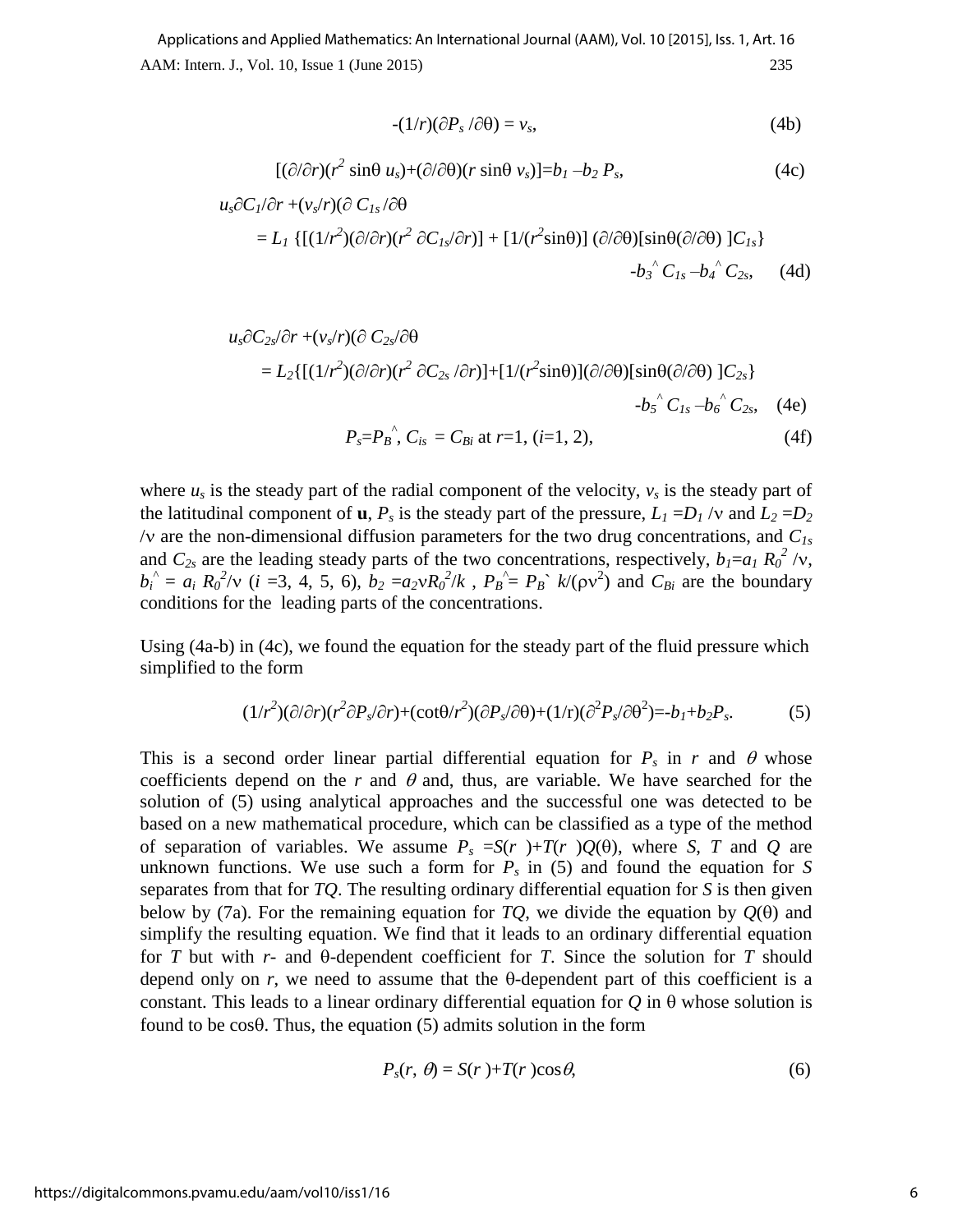where the unknown functions *S* and *T* need to be determined. Using  $(6)$  in  $(5)$ , we obtain the following equations for these functions

$$
(d^2S/dr^2) + (2/r)(dS/dr) - b_2S = -b_1,
$$
\n(7a)

$$
(\mathrm{d}^2 T/\mathrm{d} r^2) + (2/r)(\mathrm{d} T/\mathrm{d} r) + [-b_2 + 2/(r^2)]T = 0. \tag{7b}
$$

The ordinary differential equations (7a-b) have the so-called regular singular points at the center of the tumor  $(r=0)$ , and, hence, the well-known method of Frobenius can be used to determine their solutions (Zill, 2013). This method represents a power series solution for the dependent variable satisfying the respective differential equation. Applying the method of Frobenius for (7a-b), we find the solutions for  $S(r)$  and  $T(r)$  and, hence for  $P_s(r, \theta)$ . Due to the result that the coefficients in the power series representations of the solutions for *S* and *T* are found to be all proportional to the coefficient  $b_2$  or its positiveinteger powers, and since  $b_2$  is generally quite small of  $O(10^{-7})$  or smaller as evidenced in the experimental and biomedical applications (Tan et al., 2003), a very good approximated solution for  $P_s(r, \theta)$  is then given by

$$
P_s(r, \theta) = e_0 \left[ 1 + (b_2/6)r^2 + (b_2^2/120)r^4 \right] + e_1 \left[ r + (b_2/10)r^3 + (b_2^2/280)r^5 \right] \cos \theta, \tag{8a}
$$

where the constants  $e_0$  and  $e_1$  are to be determined by the boundary condition  $P_B^{\,\,\hat{}}$  on the outer surface of the solid tumor for *Ps*.

In the simplest form the fluid pressure boundary condition for the steady part at  $r=1$  can be a constant. However, in more realistic cases, one may expect that the value of the pressure at the surface of the spherical type tumor to vary also with respect to the latitudinal angle  $\theta$  or at least in a weak manner. In accordance with the solution for the pressure in the form (6) and for the present analytical study we consider the pressure condition on the boundary to be a weakly varying function with respect to  $\theta$  in the form

$$
P_B^{\hat{}} = P_B (1 + \delta \cos \theta). \tag{8b}
$$

Here  $\delta$  is a sufficiently small constant parameter ( $\delta \ll 1$ ). Using (8b) in (8a), we find

$$
e_0=[P_B-(b_1/b_2)]/[1+(b_2/6)+(b_2^2/120)], e_1=\delta P_B/[1+(b_2/10)+(b_2^2/280)].
$$
 (8c)

Using (8a-c) in (4a-b), we find the following expressions for the radial and latitudinal components of the flow velocity:

$$
u_s(r,\theta) = e_0 \left[ \frac{(b_2/3)r + (b_2^2/30)r^3 \right] + e_1 \left[ 1 + (3 b_2/10)r^2 + (5 b_2^2/280)r^4 \right] \cos \theta, \quad (9a)
$$

$$
v_s(r, \theta) = e_1 \left[ -1 - (b_2/10)r^2 - (b_2^2/280) \right] \sin \theta. \tag{9b}
$$

Next, we consider the equations (4d-e) for the drug concentrations. Using (9a-b) in these equations and to the leading order in  $\delta$ , the equations (4d-e) become linear partial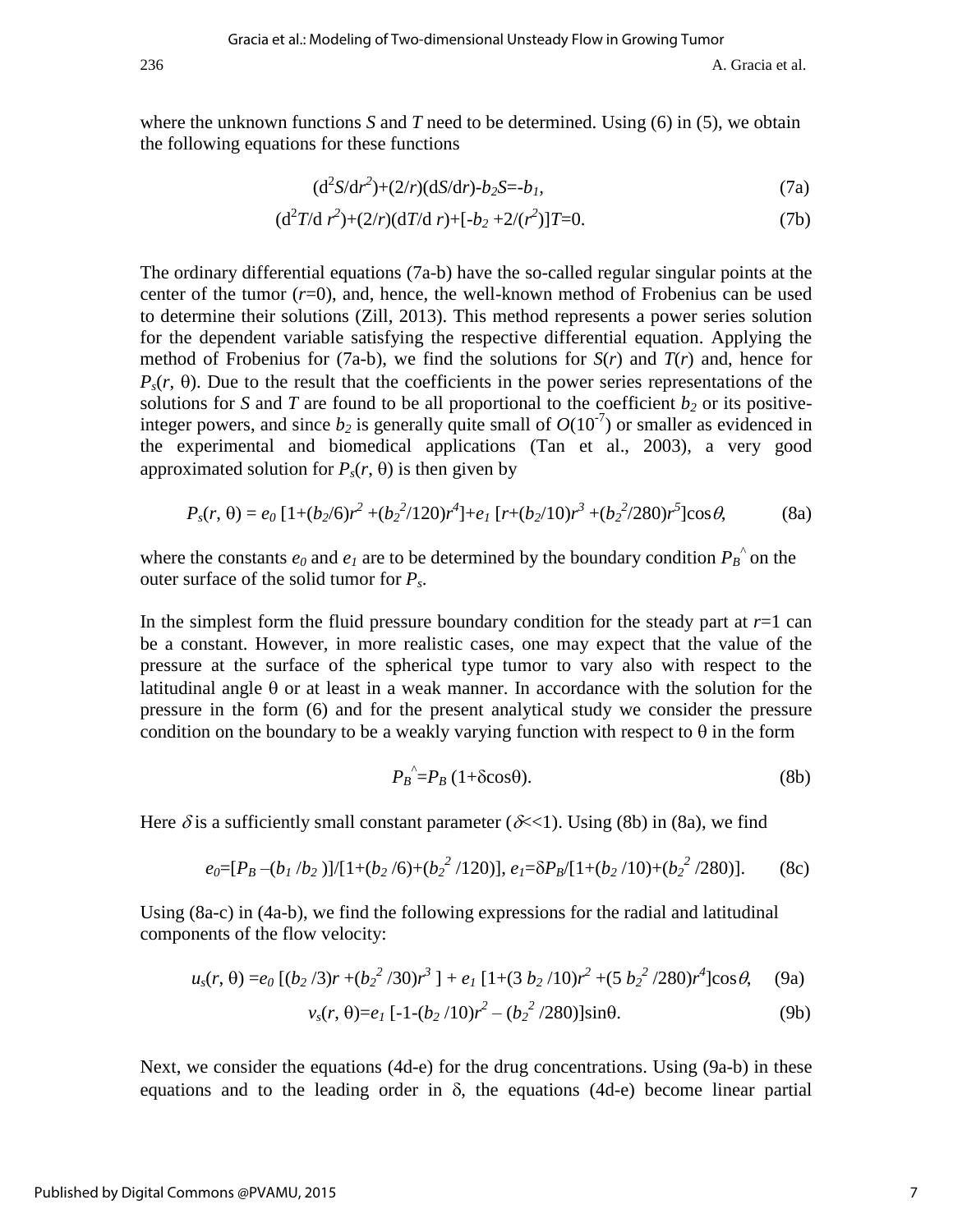differential equations with coefficients that can vary with respect to  $r$  and  $\theta$ . Following our mathematical method of approach for finding the analytical solution that we applied for the equation (5) for *Ps*, which turned out to be under the category of the method based on the separation of variables, we apply a similar approach by considering the solutions for  $C_1$  and  $C_2$  to be in the form

$$
(C_{1s}, C_{2s}) = [C_3(r), C_5(r)]\cos\theta + [C_4(r), C_6(r)], \qquad (10)
$$

where  $C_i$  ( $i=3, 4, 5, 6$ ) are unknown functions of *r*. Using (10) in (4d-e), following similar approach to that of the equation (5) for  $P_s$  and simplifying to the leading order terms in  $\delta$ ( $\delta \ll 1$ ), we find the following ordinary differential equations for  $C_i$  ( $i=3, 4, 5, 6$ ):

$$
(-u_2 r + u_3 r^3) DC_3 = L_1 [(2/r)D + D^2 - (2/r^2) - (b_3^{\prime})] C_3 - b_4^{\prime \prime} C_5,
$$
\n(11a)

$$
(-u_2 r + u_3 r^3) DC_4 = L_1 [(2/r)D + D^2 - b_3^{\hat{}}] C_4 - b_4^{\hat{}} C_6,
$$
\n(11b)

$$
(-u_2 r + u_3 r^3)DC_5 = L_2 [(2/r)D + D^2 - (2/r^2) - b_6^{\hat{}}]C_5 - b_5^{\hat{}}C_3,
$$
(11c)

$$
(-u_2 r + u_3 r^3)DC_6 = L [(2/r)D + D^2 - b_6^{\prime\prime}]C_6 - b_5^{\prime\prime} C_4,
$$
\n(11d)

where  $D = (\partial/\partial r)$  and

$$
(u_2, u_3) \equiv (-1, b_2/10)(b_2/3)[P_B - (b_1/b_2)]/[1 + (b_2/6) + (b_2^2/120)].
$$
 (11e)

We now notice that equations (11a-d) are basically of the sort of equations containing regular singular point at  $r=0$ , and so we apply again the method of Frobenius to find the solutions for these equations (11a-d). First for the case of zero interaction between the two drugs, we have to set  $b_4$ <sup> $\hat{i} = b_5$  $\hat{j} = 0$  and then rescale  $b_i$ <sup> $\hat{k} = b_i / r^2$ </sup> (*i*=3, 6), where  $b_i$  are</sup> constants. The above rescaling y was based on the observation that the sources can be variable (Jackiewicz et al., 2009), and it is found that such rescaling could be reasonable to obtain the only possible non-trivial analytical solutions whose results agree qualitatively with the experimental observations (Tan et al., 2003). Similar to the reasoning described before to find the solutions for *S* and *T* and consequently for *Ps* in (8a), the solutions for  $C_i$ <sub>s</sub> ( $i=3, 4, 5, 6$ ) are then determined as given below

$$
C_3(r) = 2 e_2 r^{L^3} (1 + L_4 r^2),
$$
  
\n
$$
L_3 \equiv [-L_1 + (9 L_1^2 + 4 b_3 L_1)^{0.5}]/(2 L_1),
$$
  
\n
$$
L_4 \equiv u_2 L_3/[L_1 (L_3 + 2)(L_3 + 3) - (2L_1 + b_3)],
$$
\n(12a)

$$
C_4(r)=2 e_3 r^{L5} (1+L_6 r^2),
$$
  
\n
$$
L_5 \equiv [-L_1 + (L_1^2 + 4 L_1 b_3)^{0.5}]/(2 L_1),
$$
  
\n
$$
L_6 \equiv -u_2 L_5/[L_1(L_5 + 2)(L_5 + 3) - b_3],
$$
\n(12b)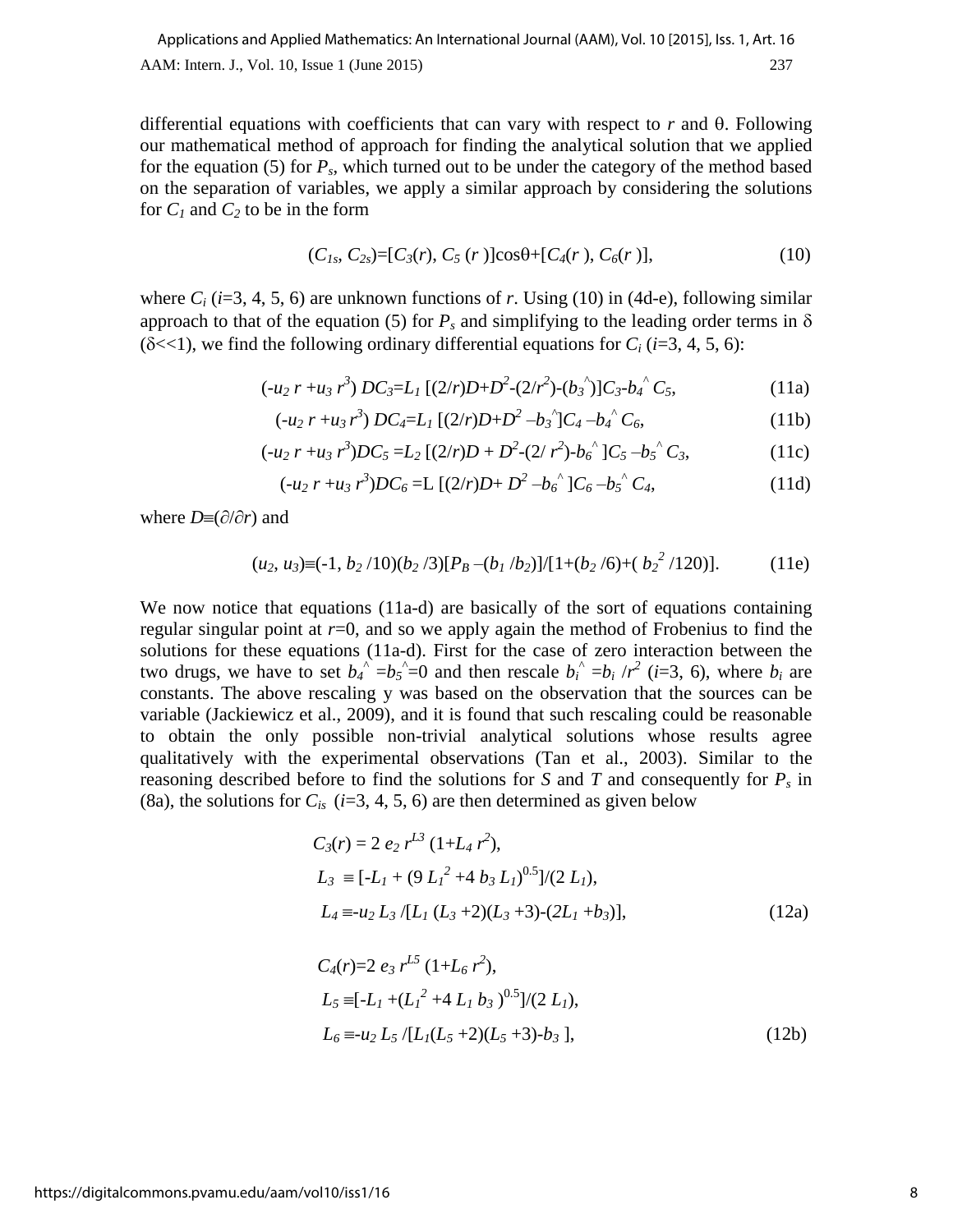238 A. Gracia et al.

$$
C_5(r)=2 e_4 r^{L7} (1+L_8 r^2),
$$
  
\n
$$
L_7 = [-L_2 + (9 L_2^2 + 4 L_2 b_6)^{05}]/(2 L_2),
$$
  
\n
$$
L_8 = -u_2 L_7/[L_2 (L_7 + 2)(L_7 + 3) - (2 L_2 + b_6)],
$$
  
\n
$$
C_6(r) = 2 e_5 r^{L9} (1+L_{10} r^2),
$$
  
\n
$$
L_9 = [-L_2 + (L_2^2 + 4 L_2 b_6)^{0.5}]/(2 L_2),
$$
  
\n
$$
L_{10} = -u_2 L_9/[L_2 (L_9 + 2)(L_9 + 3) - b_6].
$$
\n(12d)

Using (12a-d) in (10), we find the solution for the drug concentrations  $C_I$  and  $C_2$  in the absence of interactions between them.

Next, for the case of non-zero interactions between the two drugs, we need to consider non-zero values for  $b_4$ <sup> $\wedge$ </sup> and  $b_5$ <sup> $\wedge$ </sup>, and following the same arguments made earlier for rescaling  $b_3$ <sup>2</sup> and  $b_6$ <sup>2</sup>, we rescale  $b_4$ <sup>2</sup> =  $b_4$   $r^{2+L3-L7}$  and  $b_5$ <sup>2</sup> =  $b_5$   $r^{2+L9-L5}$ , where  $b_i$  (*i*=4, 5) are given constants. Using these in (11a-d), we find that the same solutions given by (12a-d) are valid, provided we replace  $b_3$  and  $b_6$  in the expressions for these solutions by  $(b_3 + b_4)$ and  $[b_6 + b_5 (e_5/e_3)]$ , respectively.

#### **4. Analysis and solutions for unsteady parts**

Using (2) and (3b) in (1a)-(1e), considering the non-dimensional system to the first order in  $\varepsilon$  and applying a Taylor series expansion about  $r=1$  for the boundary conditions at the outer surface of the tumor or normal tissue, which we assume to have the same spherical boundary as in the case of tumor, we find the following equations and boundary conditions at the order  $\epsilon$  for the unsteady parts of the dependent variables:

$$
-\partial P_u/\partial r = u_u,\tag{13a}
$$

$$
-(1/r)(\partial P_u/\partial \theta) = v_u,\tag{13b}
$$

$$
[1/(r^2 \sin\theta)][(\partial/\partial r)(r^2 \sin\theta u_u) + (\partial/\partial\theta)(r \sin\theta v_u)] = -b_2 P_u,
$$
 (13c)

$$
u_s \partial C_{1u} / \partial r + u_u \partial C_{1s} / \partial r + (v_s / r) \partial C_{1u} / \partial \theta + v_u \partial C_{1s} / \partial r
$$
  
=  $L_1 \{ (1/r^2)(\partial/\partial r)(r^2 \partial/\partial r) + [1/(r^2 \sin \theta)] (\partial/\partial \theta)(\sin \theta \partial/\partial \theta) \} C_{1u}$   
- $b_3 \sqrt{C_{1u} - b_4} \sqrt{C_{2u}}$ , (13d)

$$
u_s \, \partial C_{2u}/\partial r + u_u \, \partial C_{2s}/\partial r + (v_s/r) \partial C_{2u}/\partial \theta + v_u \partial C_{2s}/\partial r
$$
  
=  $L_2 \{ (1/r^2)(\partial/\partial r)(r^2 \partial/\partial r) + [1/(r^2 \sin \theta)] (\partial/\partial \theta)(\sin \theta \partial/\partial \theta) \} C_{2u}$ 

$$
-b_5 \wedge C_{1u} - b_6 \wedge C_{2u}, \qquad (13e)
$$

$$
P_u + \frac{\partial P_s}{\partial r} = C_{1u} + \frac{\partial C_{1s}}{\partial r} = C_{2u} + \frac{\partial C_{1s}}{\partial r} = 0 \text{ at } r = 1.
$$
 (13f)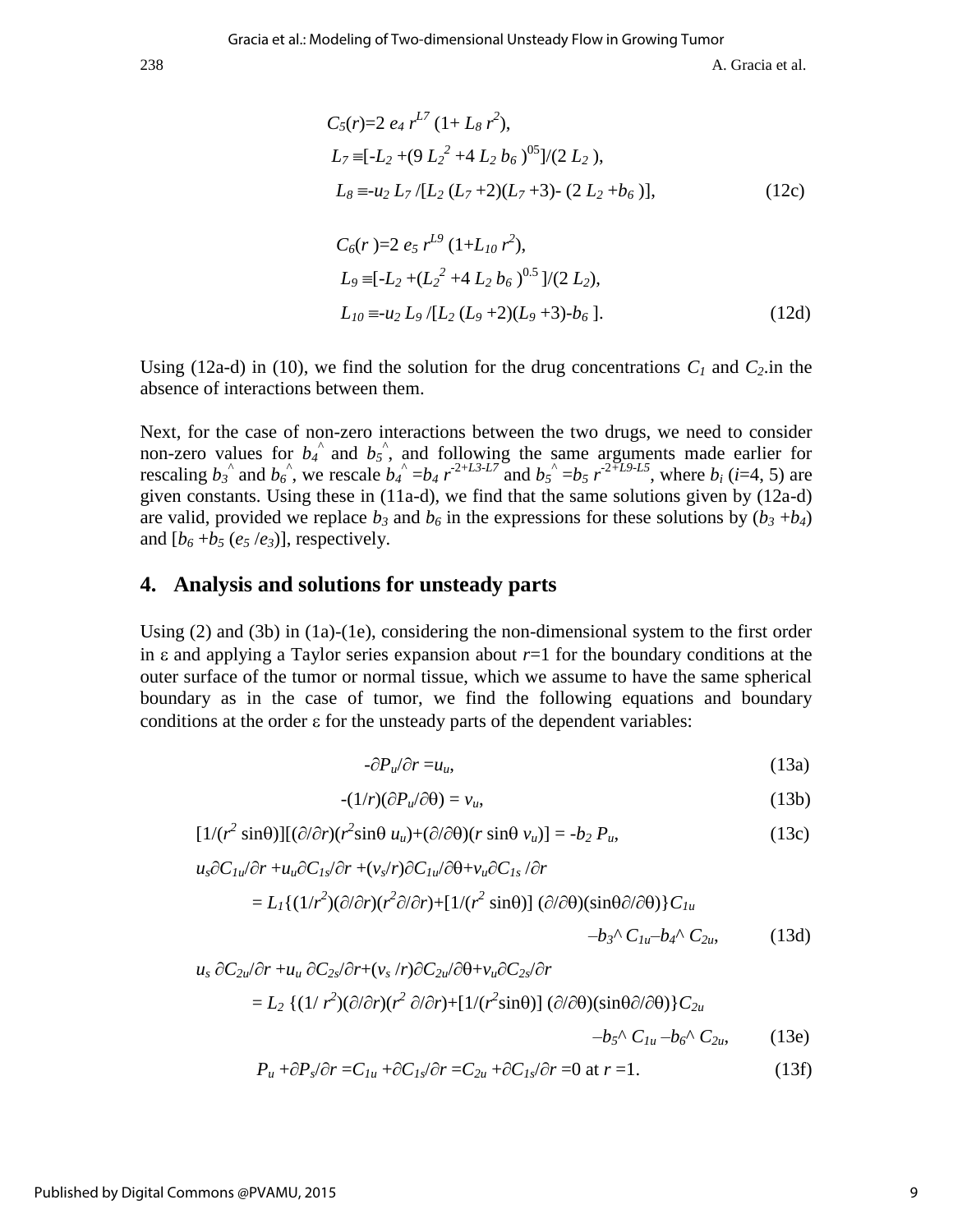Similar to the procedure and the mathematical method described in detail in section 3 for the steady parts, we also are able to obtain the solutions for the unsteady parts of the dependent variables, which are too lengthy and will not be given here. We then use these solutions as well as the solutions for the steady parts of the dependent variables given in the section 3 in (3b) to find the results for the total quantities which we refer to for  $P$ ,  $u$ ,  $v, C<sub>1</sub>$  and  $C<sub>2</sub>$ . The results for the total quantities are then presented and discussed in the next section 5.

## **5. Results and discussion**

We calculated the main quantities in (3), the velocity, the pressure and the concentrations for two drugs, by using the prescribed numerical values for the non-dimensional constant coefficients  $b_i$  ( $i = 1, ..., 6$ ) and for the non-dimensional parameters  $L_i$ , and we evaluated the necessary constants such as the arbitrary constants  $e_i$  ( $i=0, 1, 2, 3, 4, 5$ ) in the steady parts of the solutions (8a), (9a-b), (10) and (12a-d) by using the boundary values  $P_B$  and  $C_{Bi}$  (*i*=1, 2). These numerical values were chosen based on the dimensional values of the corresponding quantities, which were collected mainly from relevant literatures on biomedical applications (Jain and Baxter, 1988; Boucher and Jain, 1992; Zhang, Luck, Dewhirst and Yuen, 2000; Tan et al., 2003; Soltani and Chen, 2011). The nondimensional values of the constant coefficients  $b_i$  ( $i=1, ..., 6$ ), the boundary values  $P_B$ ,  $C_{Bi}$  (*i*=1, 2) and the diffusion parameters  $L_i$  (*i*=1, 2) are given in Table 1.

| Quantities | Tumor values        | Normal tissue values |
|------------|---------------------|----------------------|
| $b_I$      | $2.218032(10^{-7})$ | $2.92248(10^{-5})$   |
| $b_2$      | $4.22(10^{-7})$     | $0.54~(10^{-7})$     |
| $b_3$      | 1.662               | 0.212                |
| $b_4$      | 0.01662             | 0.00212              |
| $b_5$      | 1.662               | 0.212                |
| $b_6$      | 0.01662             | 0.00212              |
| $C_{BI}$   | 0.01                | 0.01                 |
| $C_{B2}$   | 0.01                | 0.01                 |
| $L_I$      | $1.4175(10^{6})$    | $0.525(10^{-6})$     |
| $L_2$      | $1.4175(10^{-8})$   | $0.525(10^{-8})$     |
| $P_B$      | 0.25                | 0.25                 |

**Table 1.** Non-dimensional values of the quantities that are used in the calculation

The value of the constants  $\alpha$  and  $\varepsilon$  given in (3b) are set, respectively as 1 and 0.1. For the two drug concentrations we chose etanidazole, which is used for cancer patients to regulate the level of oxygen concentration in the tissue so that radiotherapy would be applicable to destroy the malignant cells, and cisplatin which is a kind of chemotherapy drug.

Figure 2 presents the fluid pressure versus the radial variable for the case where the latitudinal angle is  $\pi/2$  and for both tumor and normal tissue.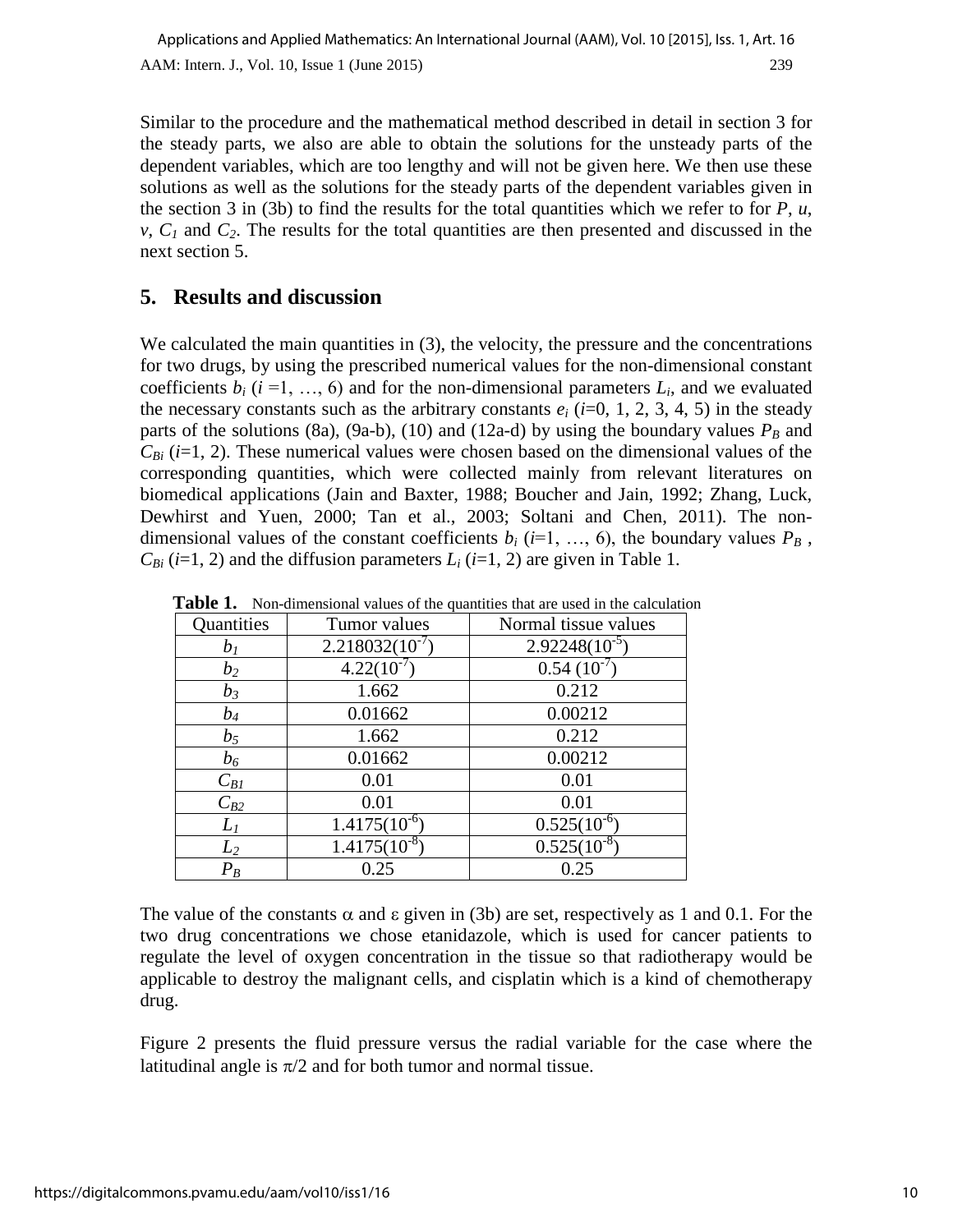

 **Figure 2.** Pressure versus *r* for tumor and normal tissue with  $\theta = \pi/2$ 

It can be seen from this figure that the pressure increases with decreasing of the radial variable, and it has a maximum at the center of both tumor and normal tissue, which indicates that no significant radial flow can exist very close to the center of tumor or normal tissue. In addition, the pressure in the tumor is higher than that in the normal tissue, which is an indication of extra problem due to the presence of the tumor. The magnitude of the rate of change of the pressure is found to decrease with decreasing of the radial variable for both cases of tumor and normal tissue. We also generated the results for the pressure versus  $r$  but for different values of the latitudinal angle such as  $\theta$ .  $= 3\pi/4$  and find similar behavior to the case of  $\theta = \pi/2$  but with smaller values for both cases in the tumor and in the normal tissue.

Figure 3 presents the radial velocity of the flow versus the radial variable for both tumor and normal tissue and for  $\theta = \pi/2$ .



**Figure 3.** Radial velocity versus *r* for tumor and normal tissue with  $\theta = \pi/2$ 

As can be seen from this figure,  $u < 0$  which is due to the fact that the flow enters into the tumor or normal tissue from the boundary surface. The velocity profile appears to be linear in the domain for  $r$  ( $0 < r < 1$ ), and its magnitude for tumor is higher than that for the tissue. It is also seen that  $|u_0| \rightarrow 0$  as  $r \rightarrow 0$  which is reasonable since the high pressure at the center put the motion into rest there. We also generated data for the radial velocity versus radial variable and for different values of the latitudinal angle such as  $\theta = 3\pi/4$  and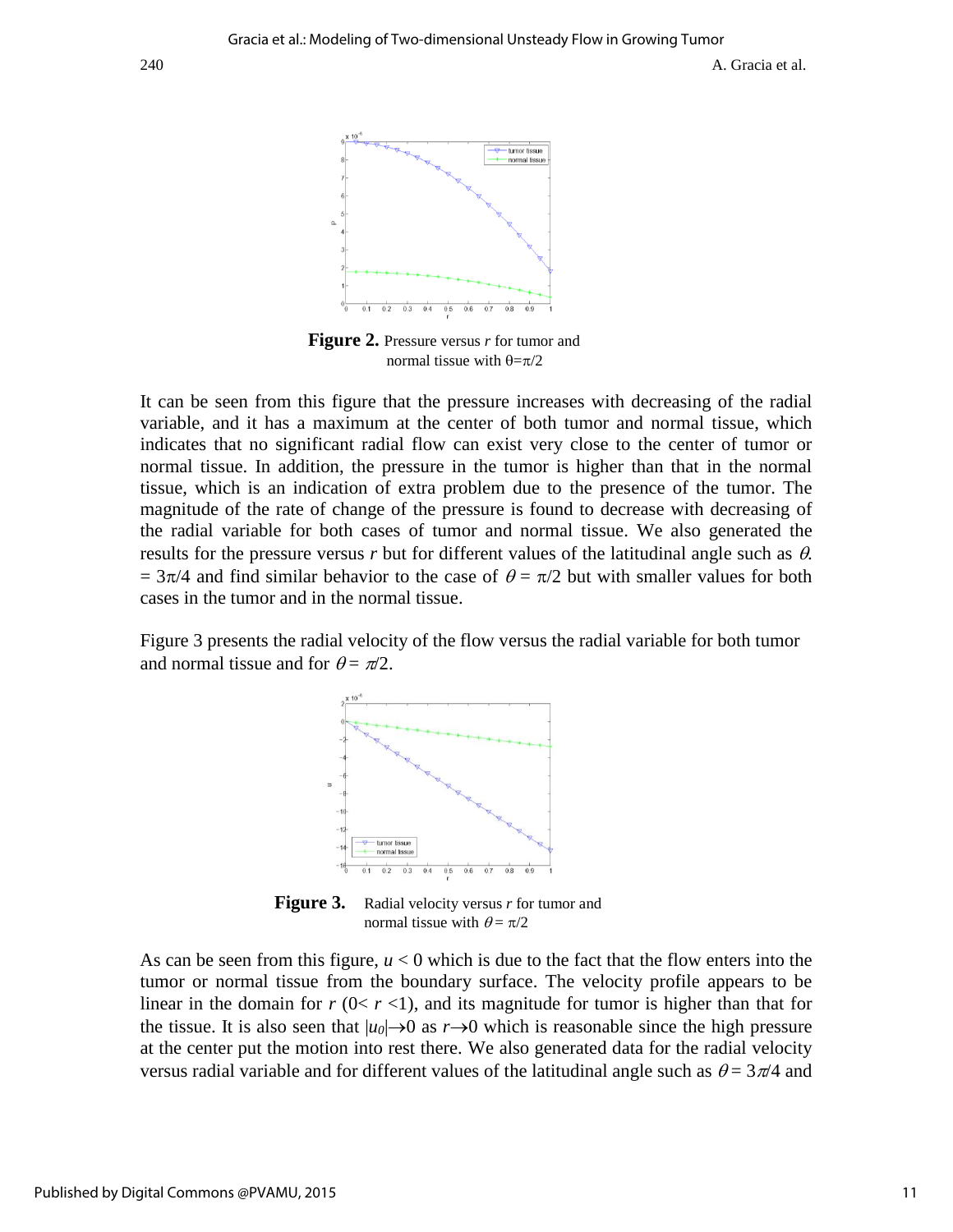found that the magnitude of the latitudinal velocity is higher as compared to the corresponding magnitude for  $\theta = \pi/2$ .

Figure 4 presents the latitudinal component of the velocity of the flow versus the radial variable for both tumor and normal tissue at  $\theta = \pi/2$ . It can be seen from this figure that the magnitude of the latitudinal velocity in the tumor is higher than the corresponding one in the normal tissue, and the value of the latitudinal velocity is negative and its magnitude increases with decreasing radial variable. These results for the radial and latitudinal velocity components indicate that the flow is mainly rotational and circulatory around the center of either tumor or normal tissue. We also generated data for the latitudinal velocity versus the radial variable and for different values of the latitudinal angle such as  $\theta = 3\pi/4$ and found that magnitude of velocity component reduces as compared to the corresponding value for  $\theta = \pi/2$ .



**Figure 4.** Latitudinal velocity versus *r* for tumor and normal tissue at  $\theta = \pi/2$ 

Figure 5 presents etanidazole drug transport in tumor versus the radial variable for several values of the latitudinal angle  $\theta$  and in the absence of another drug transport.



**Figure 5.** Etanidazole concentration in tumor versus *r* in the absence of the other drug concentration and for several values of  $\theta = 0$ ,  $\pi/2 \& 2\pi/3$ 

It can be seen from this figure that the amount of transported drug decreases quickly with decreasing radial variables and the amount is zero at the center of tumor. This result, which also agrees with the biomedical evidence (Soltani and Chen, 2011), indicates that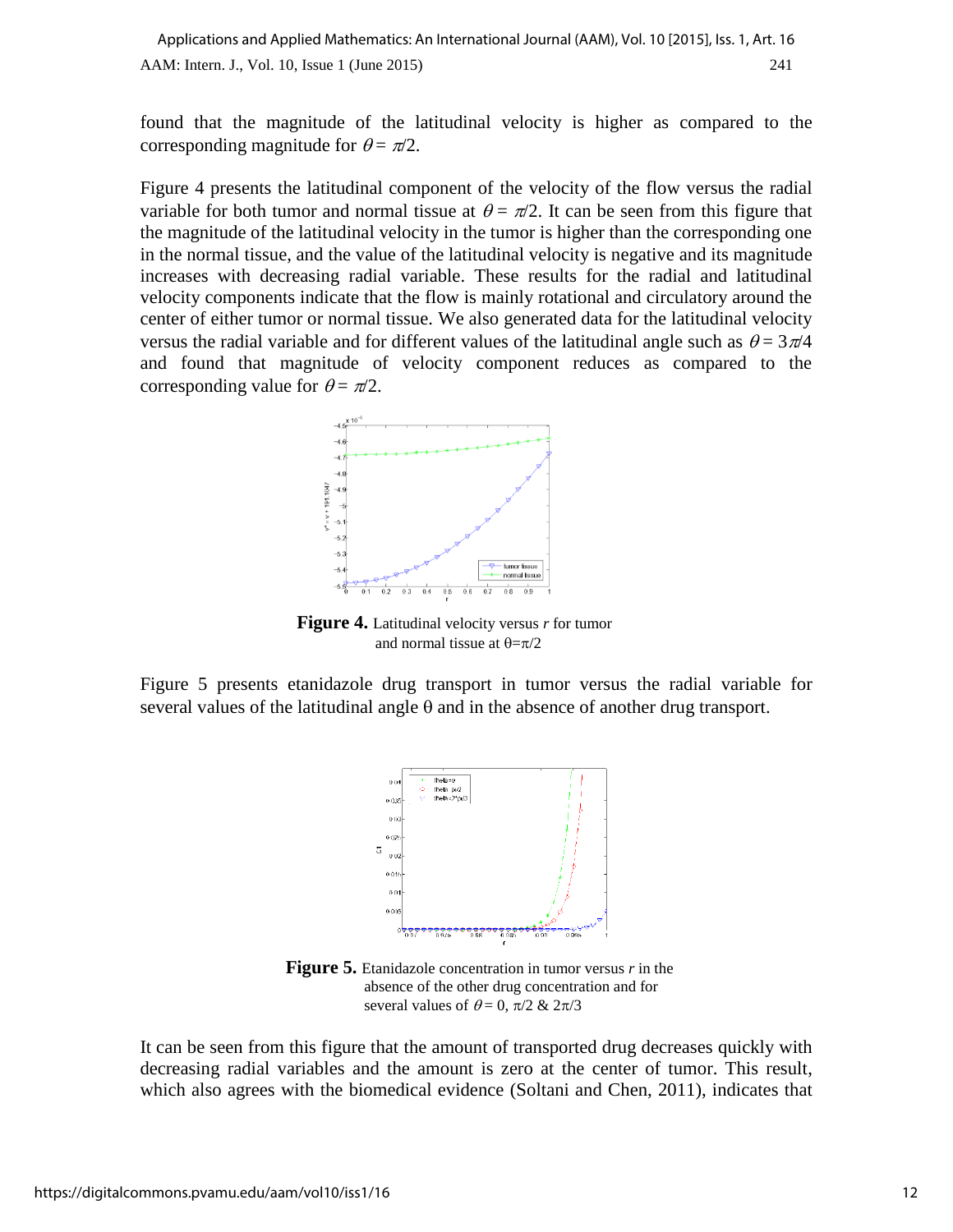etanidazole is consumed mostly by the tumor near its boundary surface and not much is left to be transported more close to the center of the tumor. It is also apparent from this figure that the transported drug at a high latitude domain is higher than either in mid- or low-latitude domain. The rate of change of the concentration with respect to the radial variable decreases with decreasing radial variable, which is consistent due to the fact that the amount of drug delivery is less in the regions closer to the center of tumor.

We also generated data for etanidazole concentration in normal tissue versus radial variable and for several values of the latitudinal angle. Again as in the case of tumor the amount of transported drug decreases quickly with decreasing radial variable and the amount diminishes to zero at the center of the tissue. In addition, the amount transported in the normal tissue in a high latitude region is higher than those transported in the midor low-latitude region, and the rate of decrease of the drug reduces as it approaches the center. However, a comparison of our calculated data for tumor and normal tissue indicated that the amount transported by this drug is lower in the normal tissue than in the tumor, which may be due contributed to the complexity of the tumor structure absorbing higher amount of drug than normal tissue.

Figures 6 presents drug concentration of cisplatin in tumor versus radial variable and for several values of the latitudinal angle.



**Figure 6.** The same as in figure 5 but for cisplatin concentration

It can be seen from this figure, as well as from our additional generated data for the corresponding normal tissue that the amount of concentration diminishes quickly as it approaches the center of the tumor tissue. The amount of delivery of cisplatin in high latitude is higher than those in mid or low latitude. Also closer inspection of our generated data indicated that the amount of cisplatin concentration in the normal tissue is higher than the one in the tumor, which indicated that the amount of drug consumed by either tumor or normal tissue depends on the type of drug concentration in such tissues. The results based on the generated data for the cisplatin concentration in each of the 2 tissues indicated that the amount of cisplatin drug in the normal tissue is higher than that in the tumor. Hence, the factors that can affect the amount of drug concentration in a tissue depend not only on the type of drug but also on the competing effect of the drug type versus tissue type. A comparison with the generated data for the etanidazole transport in each of the two tissues indicated that for the tumor the amount of cisplatin concentration is less than that of etanidazole, while in the normal tissue the amount of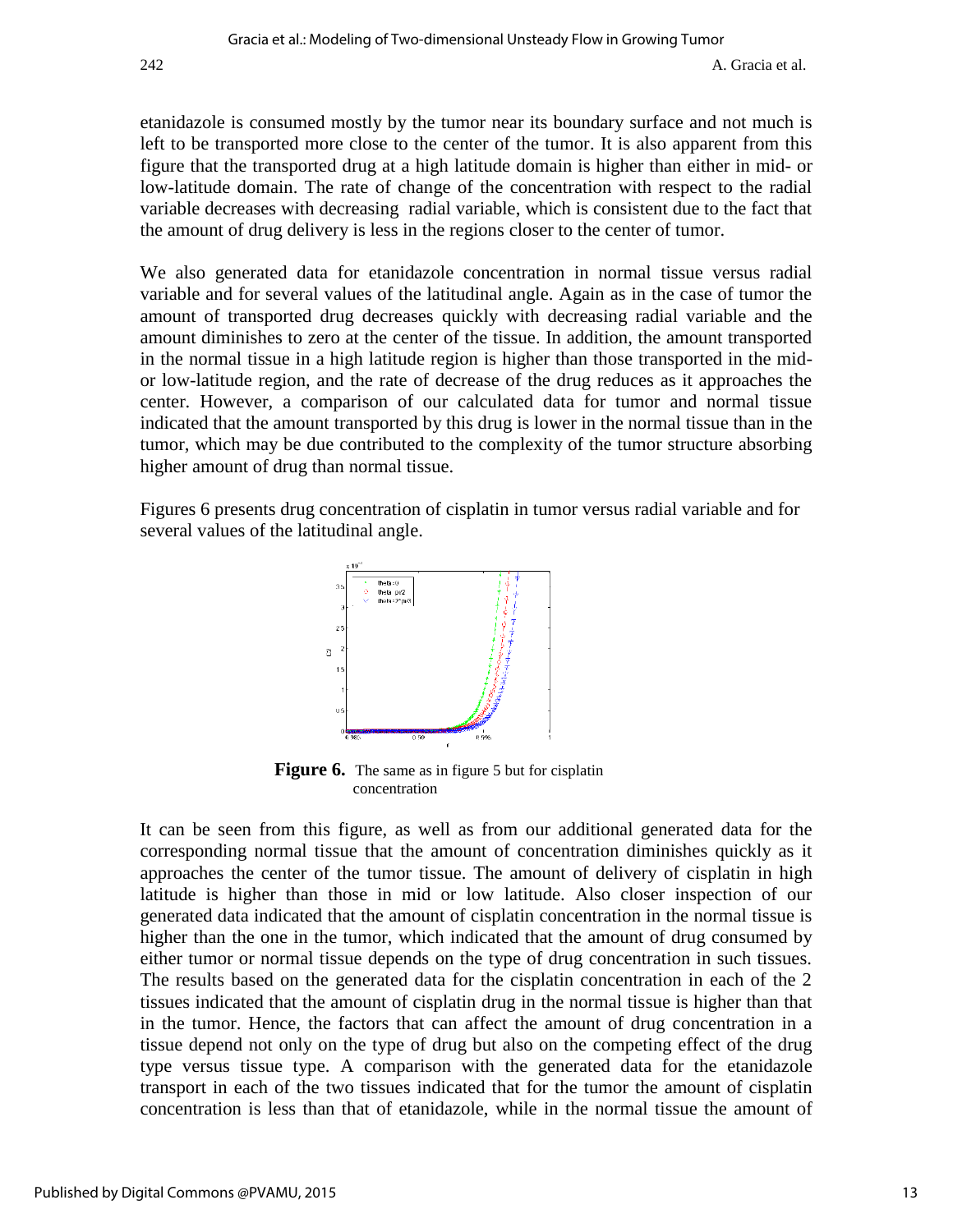cisplatin concentration is higher than that of etanidazole, and so the result is based on the dominating effect of higher diffusivity of the drug as well as the structure of the type of tissue which is consumed by the drug.

Figures 7-9 present respectively pressure, radial velocity and latitudinal velocity versus the time variable for tumor for different values of the radial variable *r* and for the latitudinal angle  $\theta = 3\pi/4$  in the case of Figure 7 and  $\theta = \pi/2$  in the cases of Figures 8-9. It can be seen from Figure 7 that the pressure increases with time inside the tumor, which indicates that the interstitial pressure builds up with time in the growing tumor. The results shown in Figures 8 indicate that the radial velocity is negative, so that the radial flow is toward the tumor's center, and the magnitude of *u* increases with *t*. The results shown in Figure 9 indicate that the latitudinal velocity is negative, so that the latitudinal flow is toward tumor's South-pole, and the magnitude of *v* decreases with increasing *t*. Our additional generated data for these quantities at different values of latitudinal angle such as  $\theta = \pi/2$  for pressure and  $\theta = 3\pi/4$  in the cases of the velocity components indicate similar behavior but with higher value of the magnitude of pressure and lower values of the magnitudes of both  $\theta = 3\pi/4$ . Our additional generated data for the velocity components at several different values of  $r$  and  $\theta$  indicate flow circulation in the tumor. In addition, our additional generated data for these quantities in the normal tissue case indicate that the magnitude of the pressure and the velocity components are higher in the tumor than in the normal tissue, but the qualitative features of the results in the normal tissue are similar to those in the tumor.



**Figure 9.** The same as in figure 7 but for latitudinal velocity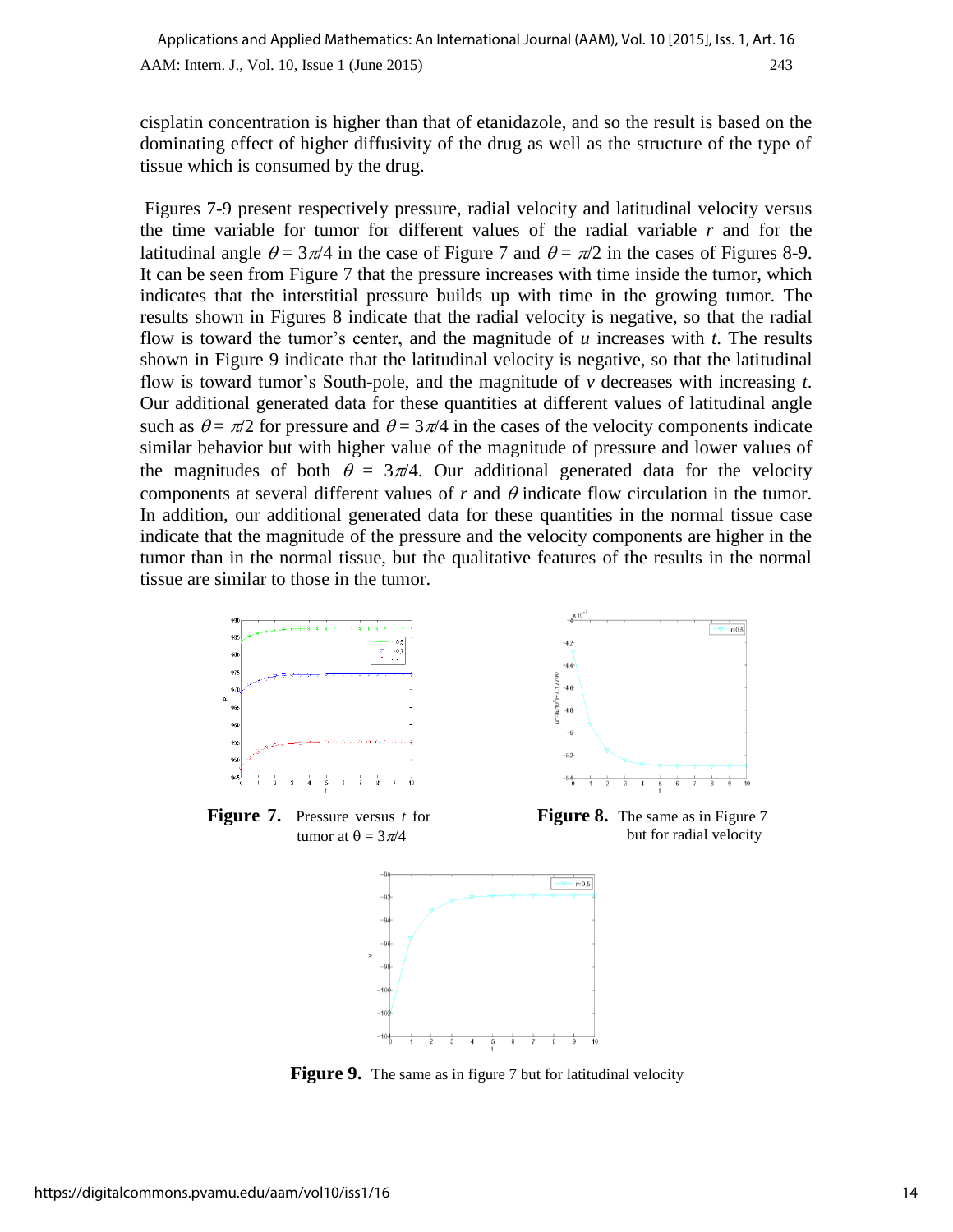Our results for the pressure, the velocity and drug concentration that we described so far agree qualitatively with the available experimental results and biomedical evidence (Jain, 1987; Baxter and Jain, 1989; Boucher et al., 1990; Jain et al., 2007; Soltani and Chen, 2011).

Figures 10 and 11 present respectively concentrations of etanidazole and cisplatin in the tumor versus time for several values of *r* and  $\theta = \pi/2$ .



**Figure 10.** Etanidazole concentration in the tumor versus time at  $\theta = \pi/2$ **Figure 11.** The same as in figure 10 but for cisplatin concentration

It can be seen from these figures that the drug concentrations appear to decrease with time in the tumor, but the rate of decrease reduces with increasing time. Our additional generated data for these drug concentrations in the normal tissue indicated similar results, but the values of the concentrations in the normal tissue are slightly less than the corresponding ones in the tumor. Also our additional generated data for these quantities at  $\theta = 3\pi/4$  indicate similar behavior but with smaller values of the magnitude of the quantities.

We also calculated the concentrations of drugs when both drugs are present in both tumor and normal tissues. Our generated data indicated that both concentrations again decrease with decreasing radial variable and the value and the radial rate of change of each concentration is higher in the normal tissue than in the tumor. Similar to the results presented before for the case in the absence of drug interaction, we found that the radial rate of change of each of these concentrations is higher close to the spherical boundary. Also these drug concentrations decrease with increasing time in both tumor and normal tissue.

Additional inspection of our generated data for both drugs and in the presence of drug interactions indicated that the amount of etanidazole concentration in the tumor is higher than that in the normal tissue, while the amount of cisplatin in the normal tissue is higher than that in the tumor. In addition, concentration of etanidazole in both tissues is higher than that of cisplatin. We also find that the values of both concentrations in tumor are less in the presence of drug interactions, while values of these concentrations in the normal tissue are higher in the presence of such interactions. This result indicates that in the actual drug delivery mechanism to the patients, there can be a case where providing a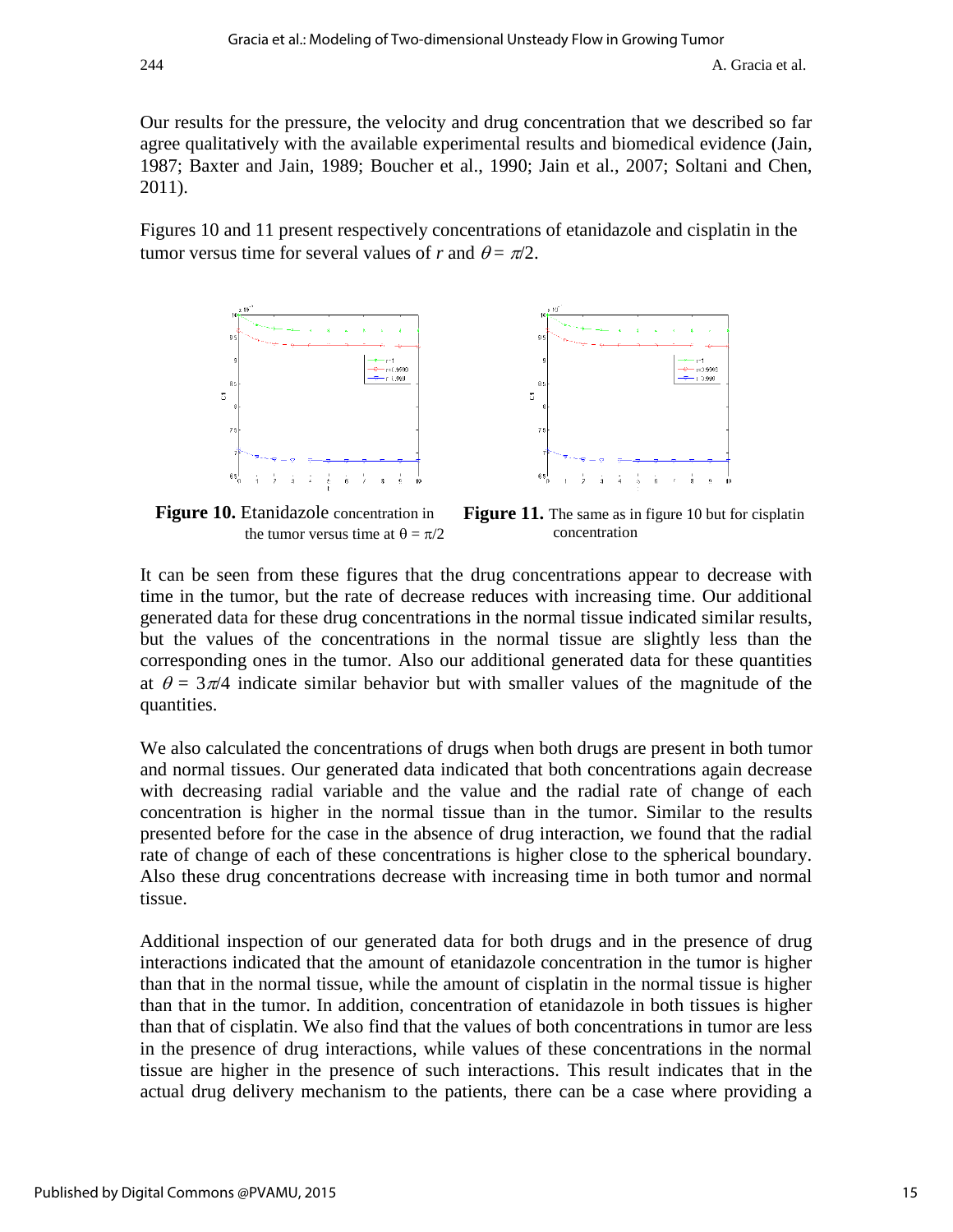secondary drug to the patient could adversely affect the transport of the primary drug to the patient's tumor and thereby could adversely affect the patient's health conditions.

We should also refer to the efficacy of a drug delivery system (Tan et al. 2003) that for a given radius it can depend, in particular, on the ratio of the values of the concentration for the tumor to that for the normal tissue. This ratio referred to as the Therapeutic Index (TI) can be found in the relevant biomedical literature (Tan et al., 2003). Thus, TI is a measure of the efficiency of the drug delivery, so that a higher value of TI indicates that higher amount of drug delivers to the tumor than to the normal tissue. In our results based on our generated data for TI in the cases of etanidazole or cisplatin delivery, we conclude that drug delivery is more efficient in the tumor system if a second drug delivery does not takes place simultaneously in the same tumor system. In the case of etanidazole or cisplatin, the TI increases with decreasing radial distance from the center, and it also increases with the latitudinal angle. In addition, TI is much higher for etanidazole as compared to the case of cisplatin implying that etanidazole delivery is much more efficient which is due to its higher diffusivity parameter  $L<sub>l</sub>$  as compared to the diffusivity parameter  $L_2$  for cisplatin. Hence, value of the diffusivity coefficient for each drug can be an important factor for the efficiency of the corresponding drug delivery in the tumor.

## **6. Conclusion**

We have investigated the problem of fluid flow in a growing solid tumor by developing an axisymmetric mathematical model for an assumed spherical tumor or normal tissue under the assumption that the growth rate of the tumor is small but non-zero. We, thus, calculated the results for the main quantities such as the fluid pressure, the radial and latitudinal components of the fluid flow velocity vector and the concentrations of two different drugs in the tumor or normal tissue. We found that the pressure in the tumor is, in general, higher than that in the normal tissue, and the pressure increases with time in both tumor and normal tissue. The magnitude of the fluid velocity vector was also found to be higher in the tumor than in the normal tissue, and it is found that the magnitude of the velocity vector decreases with increasing time in both tumor and normal tissue. Our results indicated, in general, the presence of fluid flow circulation in the tumor and to a lesser intensity in the normal tissue. The values of the drug concentration for either etanidazole or cisplatin decrease rapidly with decreasing radial distance from the center of the tissue, and the value of each drug concentration is very close to zero very near the center of either tumor or normal tissue. These results for the pressure, velocity and drug concentrations agree generally with the available experimental observations and biomedical data (Jain, 1987; Baxter and Jain, 1989; Boucher et al., 1990; Jain et al., 2007; Soltani and Chen, 2011).

Our additional new finding indicated that for a particular set of non-uniform boundary conditions for the pressure which led to smaller value of the pressure at the center of the tumor or normal tissue, the amount of drug concentration in the tumor or normal tissue can exdure more near the center of these tissues. This result may indicate a possible new procedure to improve the drug delivery to such tissues. We also calculated the values of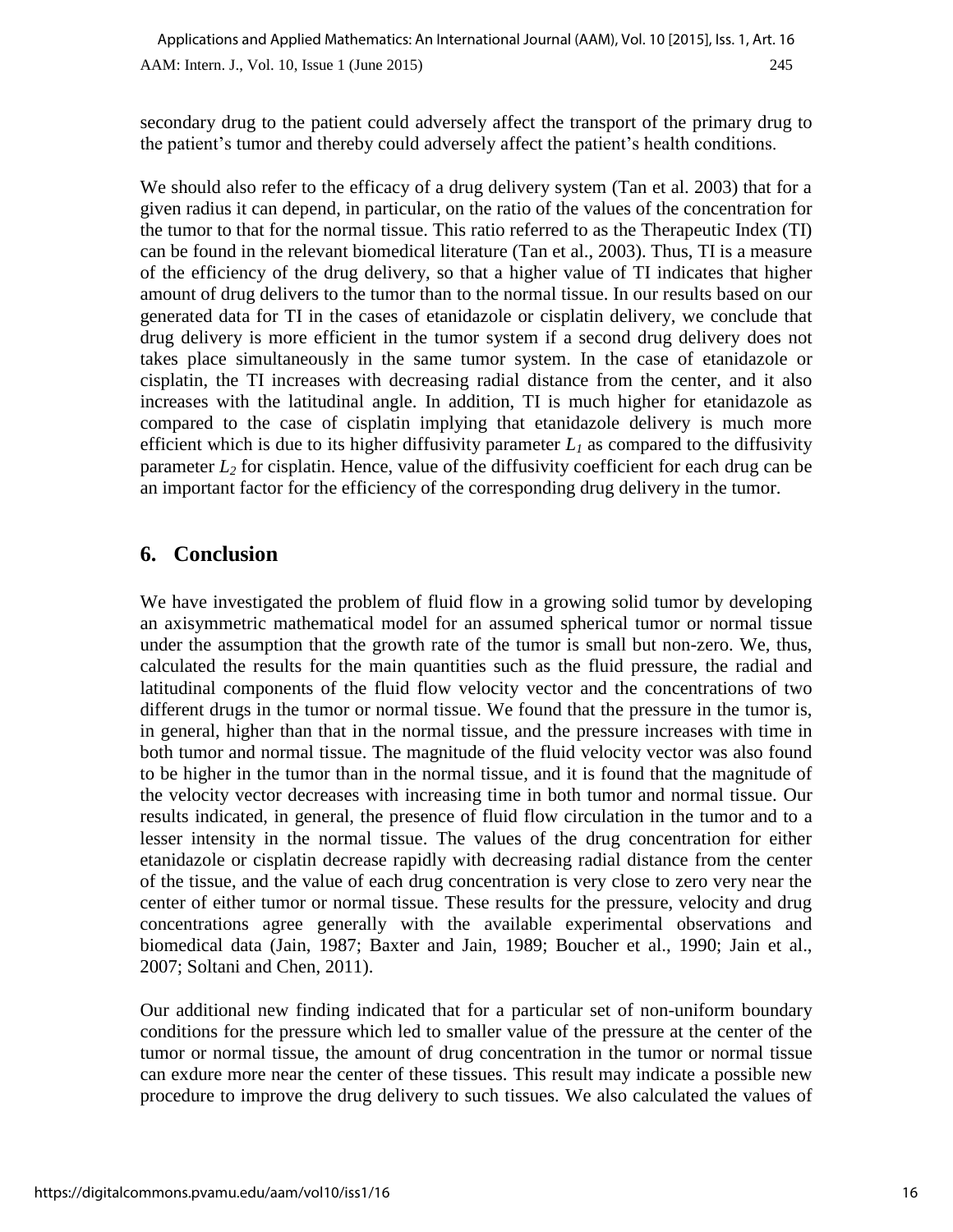concentrations of two drugs in the presence of both drugs versus time and found, in particular, that both drug concentrations decrease with increasing time but the rate of such decrease reduces with increasing time. The amount of etanidazole concentration at any internal location of tumor or normal tissue is found to be higher than the corresponding value of the cisplatin concentration. The amount of etanidazole or cisplatin concentration at any internal location of the tumor is found to be higher than the corresponding one in the normal tissue. The presence of both drug concentrations that can produce interactive effects can reduce the efficiency of the drug delivery in the tumor system, while the value of the therapeutic index is increased if only one drug is delivered. Also the value of the diffusivity coefficient for a drug has important complications on the efficiency of the drug delivery in the tumor system.

The mathematical model developed and investigated here can be further extended to apply to fully three dimensional solid tumors and normal tissues in terms of properties and geometrical configurations. Another extension can be the ability to predict the effect that the drug delivery note to the tumor site can have on the tumor growth for actual operating and drug conditions in various medical cases for solid tumor patients.

### *Acknowledgement*

*This work was supported by a fellowship granted by the University of Texas-Pan American, Department of Mathematics.* 

## **REFERENCES**

- Baxter, L. T. and Jain, R. K. (1989). Transport of fluid and macromolecules in tumors (I) role of interstitial pressure and convection, *Microvascular Research*, Vol. 37, 77- 104.
- Baxter, L. T. and Jain R. K. (1990) Transport of fluid and macromolecules in tumors (II) role of heterogeneous perfusion and lymphatics, *Microvascular Research*, Vol. 40, 246-263.
- Baxter, L. T. and Jain, R. K. (1991). Transport of fluid and macromolecules in tumors (III) role of binding and metabolism, *Microvascular Research*, Vol. 41, 5-23.
- Boucher, Y., Baxter, L. T. and Jain, R. K. (1990). Interstitial pressure gradients in tissueisolated and subcutaneous tumors: Implication for therapy, *Cancer Research*, Vol. 50, 4478-4484.
- Boucher, Y. and Jain, R. K. (1992). Microvascular pressure in the principal driving force by interstitial hypertension in solid tumors, *Cancer Research*, Vol. 52, 5110-5114.
- Byrne, H. and Preziosi, L. (2003). Modeling solid tumor growth using the theory of mixture", *Mathematical Medicine and Biology*, Vol. 20, 341-366.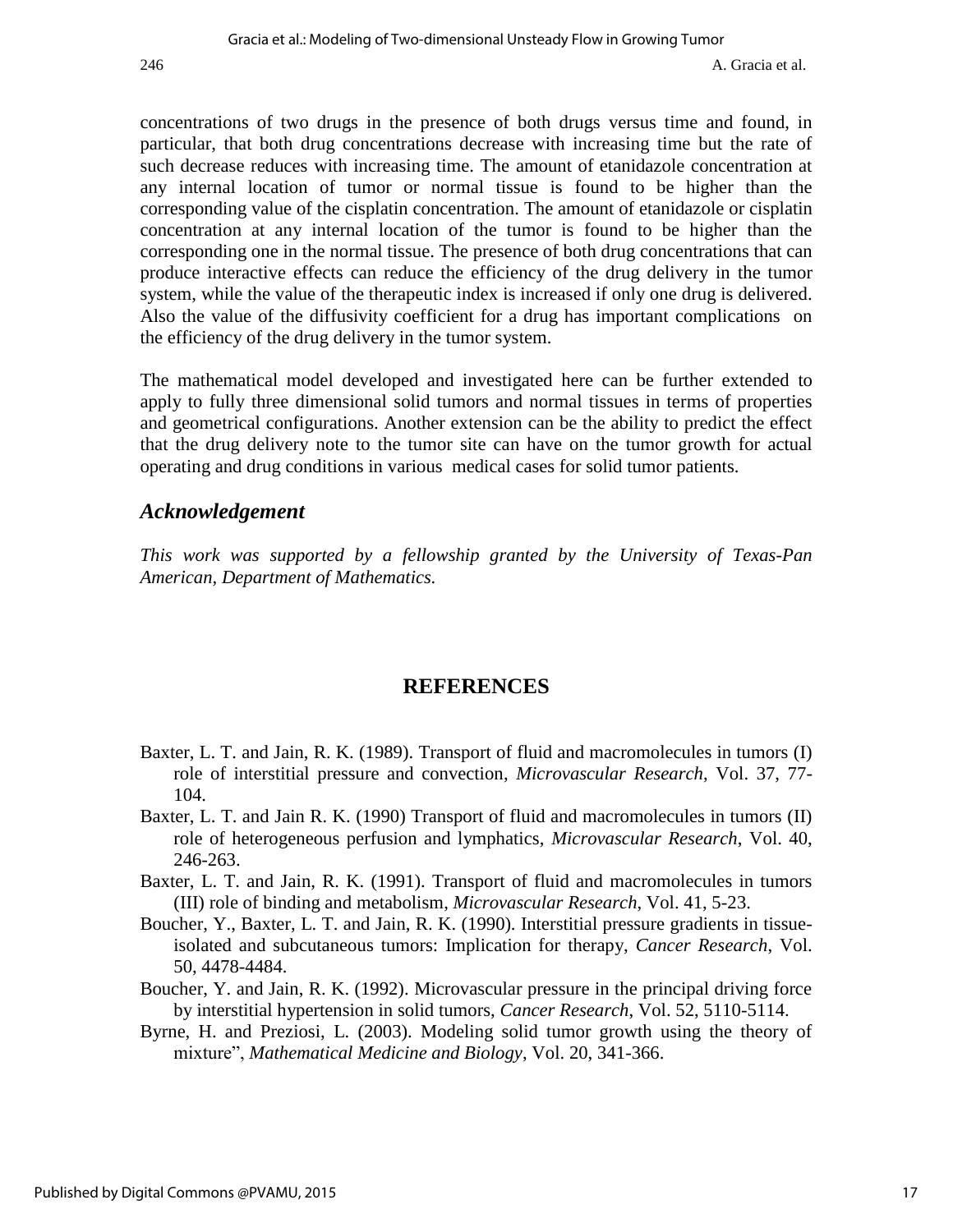- Jackiewicz, Z., Kuang, Y., Thalhauser, C. and Zubik-Kowal, B. (2009). Numerical solution of a model for brain cancer progression after therapy, *Mathematical Modelling and Analysis*, Vol. 14, No. 1, 43-56.
- Jain, R. K. and Baxter, L. T. (1988). Mechanisms of heterogeneous distribution of monoclonal anti-bodies and other macromolecules in tumors: significance of elevated interstitial pressure, *Cancer Research*, Vol. 48, 7022-7032.
- Jain, R. K. (1987). Transport of molecules in the tumor interstitium: A review, *Cancer Research*, Vol. 47, 3039-3051.
- Jain, R. K. (2005). Normalization of tumor vasculature: An emerging concept in antiangiogenic therapy, *Science*, Vol. 307, 58-62.
- Jain, R. K., Tong, R. T. and Munn, L. L. (2007). Effect of vascular normalization by antiangiogenic therapy on interstitial hypertension, peritumor edema, and lymphatic metastasis, *Cancer Research*, Vol. 67, 2729-2735.
- Kansal, A. R., Torquato, S., Harsh, G. R., Chiocca, E. A. and Dersboeck, T. S. (2000). Simulated brain tumor growth dynamics using a three-dimensional cellular automation, *Journal of Theoretical Biology*, Vol. 203, 367-382.
- Riahi, D. N. and Roy, R. (2014). Mathematical modeling of fluid flow in brain tumor, *Journal of Theoretical and Applied Mechanics*, Vol. 52, No. 1, 271-279.
- Roy, R. and Riahi, D. N. (2013). Modeling blood flow in a brain tumor treated concurrently with radiotherapy and chemotherapy, *Applied Mathematics and Physics*, Vol. 1, No. 3, 67-77.
- Saltzman, W. M. and Radomsky, M. L. (1991). Drugs released from polymers: diffusion and elimination in brain tissue, *Chemical Engineering Science*, Vol. 46, 2429-2444.
- Sefidgar, M., Soltani, M., Raahemifar, K., Bazmara, H., Nayinian, M. M. and Bazargan, M. (2014). Effect of tumor shape, size, and tissue transport properties on drug delivery to solid tumors, *Journal of Biological Engineering,* Vol. 8, No. 12, 1754- 1611-8-12.
- Soltani, M. and Chen, P. (2011). Numerical modeling of fluid flow in solid tumors, *Plos One*, Vol. 6, No. 6, e20344.
- Steel, G. G. (1977). Growth Kinetics of Tumors (Oxford: Clarendon Press).
- Stylianopoulos, T. and Jain, R. K. (2013). Combining two strategies to improve perfusion and drug delivery in solid tumors, *Proceedings of the National Academy of Sciences of the United States of America,* Vol. 110, No. 46, 18632-18637.
- Sriraman, S. k., Aryasomayajula, B. and Torchilin, V. P. (2014). Barriers to drug delivery in solid tumors, *Tissue Barriers*, Vol. 2, No. 3, 29528.
- Tan, W. H. K., Wang, F. J., Lee, T. and Wang, C. H. (2003). Computer simulation of the delivery of etanidazole to brain tumor from PLGA wafers: Comparison between linear and double burst release systems, *Biotechnology and Bioengineering*, Vol. 82, 278-288.
- Teo, C. S., Tan, W. H. K., Lee, T. and Wang, C. H. (2005). Transient interstitial fluid flow in brain tumors: Effects on drug delivery, *Chemical Engineering Science*, Vol. 60, 4803-4821.
- Wang, C. H. and Li, J. (1998). Three dimensional drug delivery to tumors, *Chemical Engineering Science*, Vol. 53, 3579-3600.